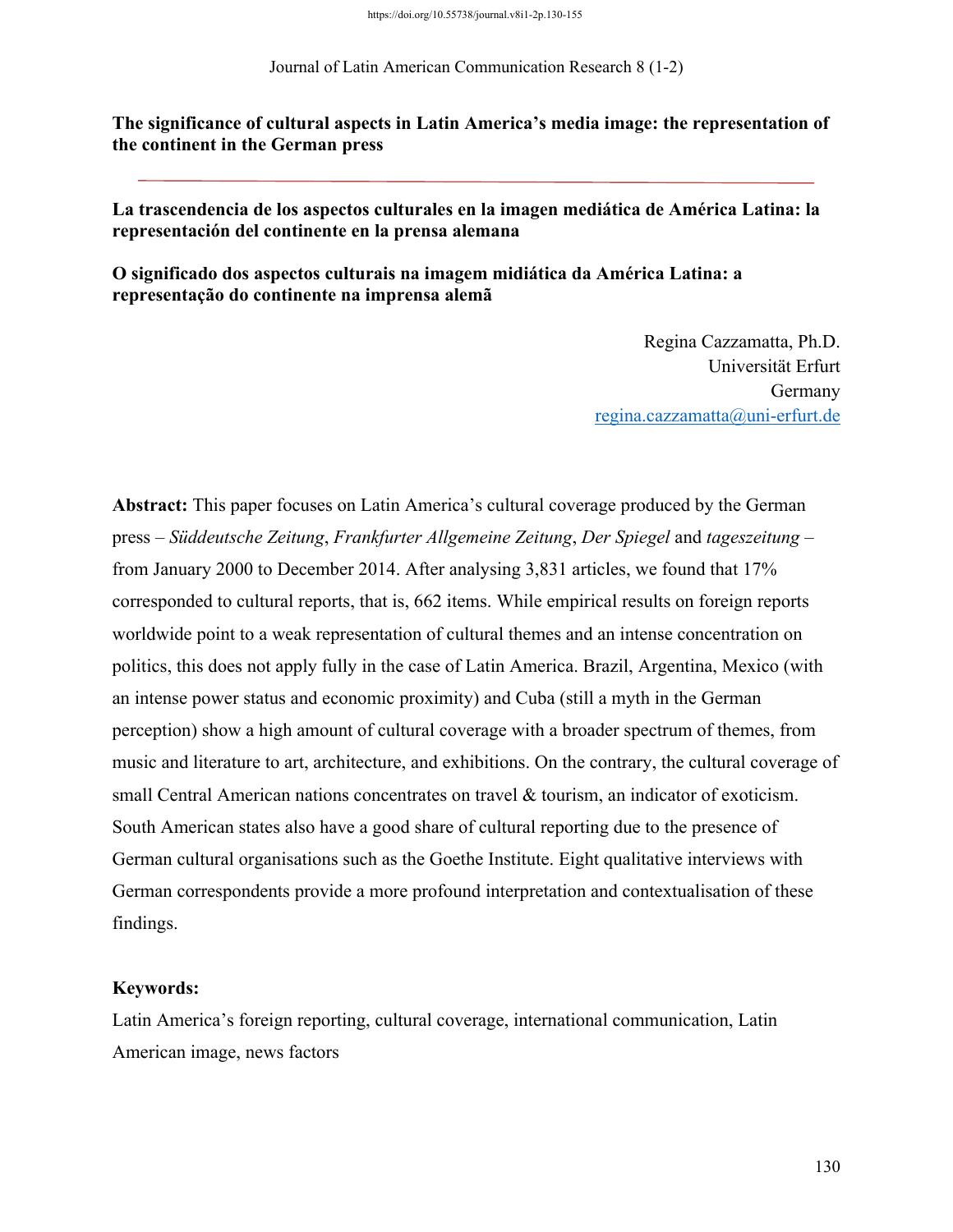**Resumen:** Este artículo se centra en la cobertura cultural de América Latina producida por la prensa alemana - *Süddeutsche Zeitung*, *Frankfurter Allgemeine Zeitung*, *Der Spiegel* y *tageszeitung* - de enero de 2000 a diciembre de 2014. Después de analizar 3.831 artículos, encontramos que el 17% correspondía a informes culturales, es decir, 662 artículos. Si bien los resultados empíricos de los informes extranjeros en todo el mundo apuntan a una débil representación de los temas culturales y una intensa concentración en la política, esto no se aplica plenamente en el caso de América Latina. Brasil, Argentina, México (con un intenso estatus de poder y proximidad económica) y Cuba (todavía un mito en la percepción alemana) muestran una gran cantidad de cobertura cultural con un espectro más amplio de temas, desde la música y la literatura hasta el arte, la arquitectura y la cultura. exposiciones. Por el contrario, la cobertura cultural de las pequeñas naciones centroamericanas se concentra en viajes y turismo, un indicador de exotismo. Los estados sudamericanos también tienen una buena proporción de reportajes culturales debido a la presencia de organizaciones culturales alemanas como el Instituto Goethe. Ocho entrevistas cualitativas con corresponsales alemanes proporcionan una interpretación y contextualización más profunda de estos hallazgos.

## **Palabras claves:**

Reportajes extranjeros de América Latina, cobertura cultural, comunicación internacional, imagen latinoamericana, factores noticiosos

**Resumo:** Este artigo enfoca a cobertura cultural da América Latina produzida pela imprensa alemã - *Süddeutsche Zeitung*, *Frankfurter Allgemeine Zeitung*, *Der Spiegel* e *tageszeitung* - de janeiro de 2000 a dezembro de 2014. Após analisar 3.831 artigos, descobrimos que 17% corresponderam a reportagens culturais, ou seja, 662 itens. Embora os resultados empíricos sobre reportagens estrangeiras em todo o mundo apontem para uma fraca representação dos temas culturais e uma intensa concentração na política, isso não se aplica plenamente no caso da América Latina. Brasil, Argentina, México (com um status de poder intenso e proximidade econômica) e Cuba (ainda um mito na percepção alemã) apresentam uma grande cobertura cultural com um espectro mais amplo de temas, da música e literatura à arte, arquitetura e exposições. Pelo contrário, a cobertura cultural das pequenas nações centro-americanas concentra-se em viagens e turismo, um indicador de exotismo. Os estados sul-americanos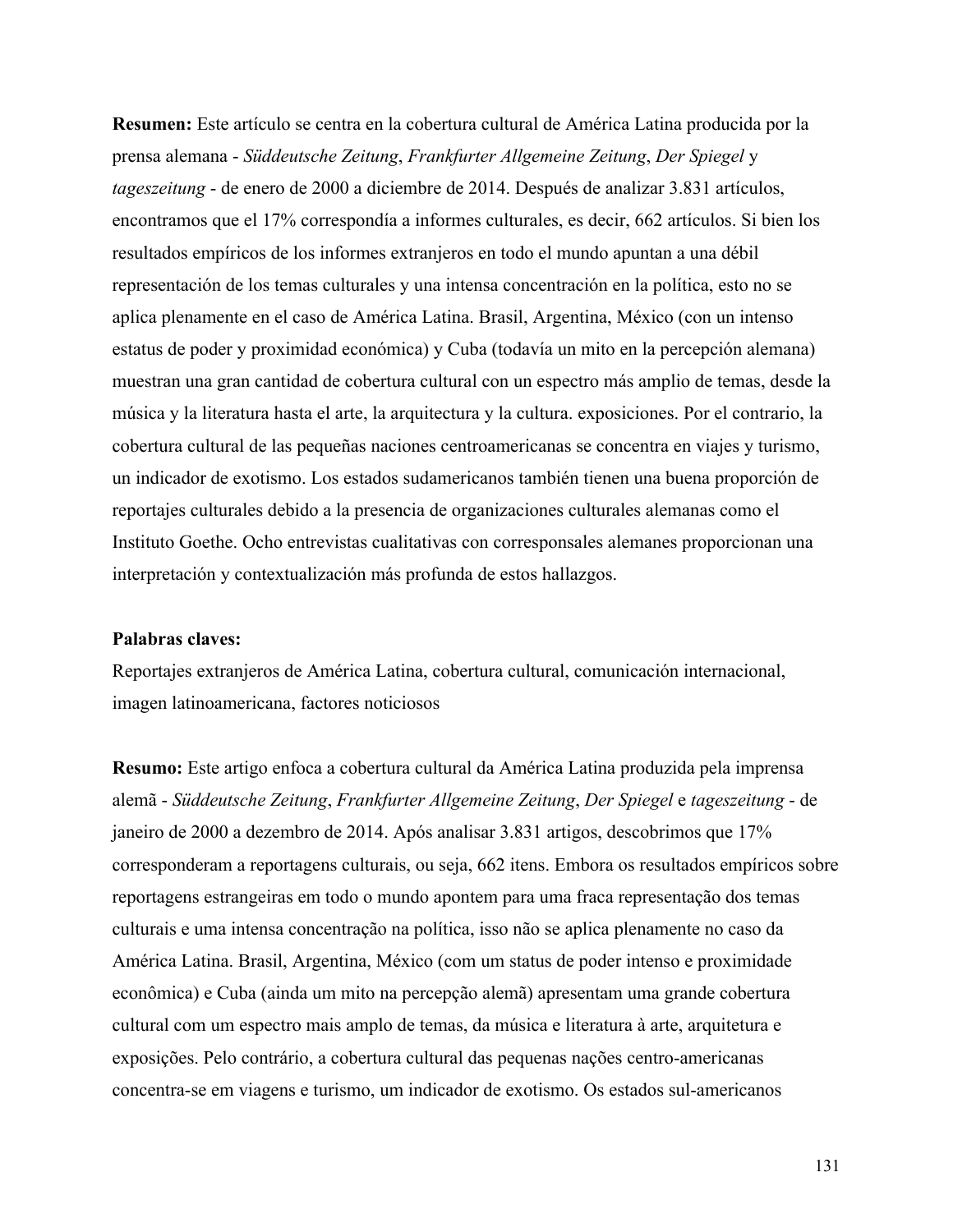também têm uma boa parcela de reportagens culturais devido à presença de organizações culturais alemãs como o Instituto Goethe. Oito entrevistas qualitativas com correspondentes alemães fornecem uma interpretação mais profunda e contextualização dessas descobertas.

#### **Palavras-chave:**

Reportagem estrangeira da América Latina, cobertura cultural, comunicação internacional, imagem latino-americana, fatores de notícias

#### **1. Introduction**

The media image of a state has an impact on the decisions performed by several audiences such as global investors, trading partners, politicians, multilateral agencies among others (Anholt, 2009; Avraham & Ketter, 2016). Researchers have already demonstrated the strong agenda-setting effect of international news (Hafez, 2002a; Lim & Barnett, 2010; Wanta & Hu, 1993). Different from the national media coverage, the public usually does not have much knowledge, direct experience or alternative sources of information related to distant geographical countries. Despite the continuing global interdependence, progress in transport possibilities, the strengthening of trade relations or intensification of tourism, one still learns about world events mostly through the mass media and their foreign reporting (Wilke, 1989, p. 11). No one can build an understanding of all the existing countries in the world based solely on his judgment (ibid.). On account of this lack of own particular expertise, the media's potential to influence the images of societies abroad increase considerably (Hafez, 2002a; Wilke, 1989). Although the audience is not passive, it might be harder for the general public to challenge, refuse or even to question the meaning of a foreign reporting's article, i.e., to adopt an "oppositional position" (Hall, 2006).

In the 70s and 80s, studies on global news flow and the discussion of a New World Information and Communication Order (NWICO) criticized the predominance of Western news agencies and the image of developing countries they constructed in the Western media (Sreberny-Mohammadi et al., 1980). These analyses identified crucial traits of foreign reporting such as regionalism, conflict perspective (negativity), the dominance of political coverage, focus on elite and decontextualization (Hafez, 2005). Since wars, crises and conflicts continue to affect the global news coverage considerably, Haf ez and Grüne (2015) still deem the debate prompted

132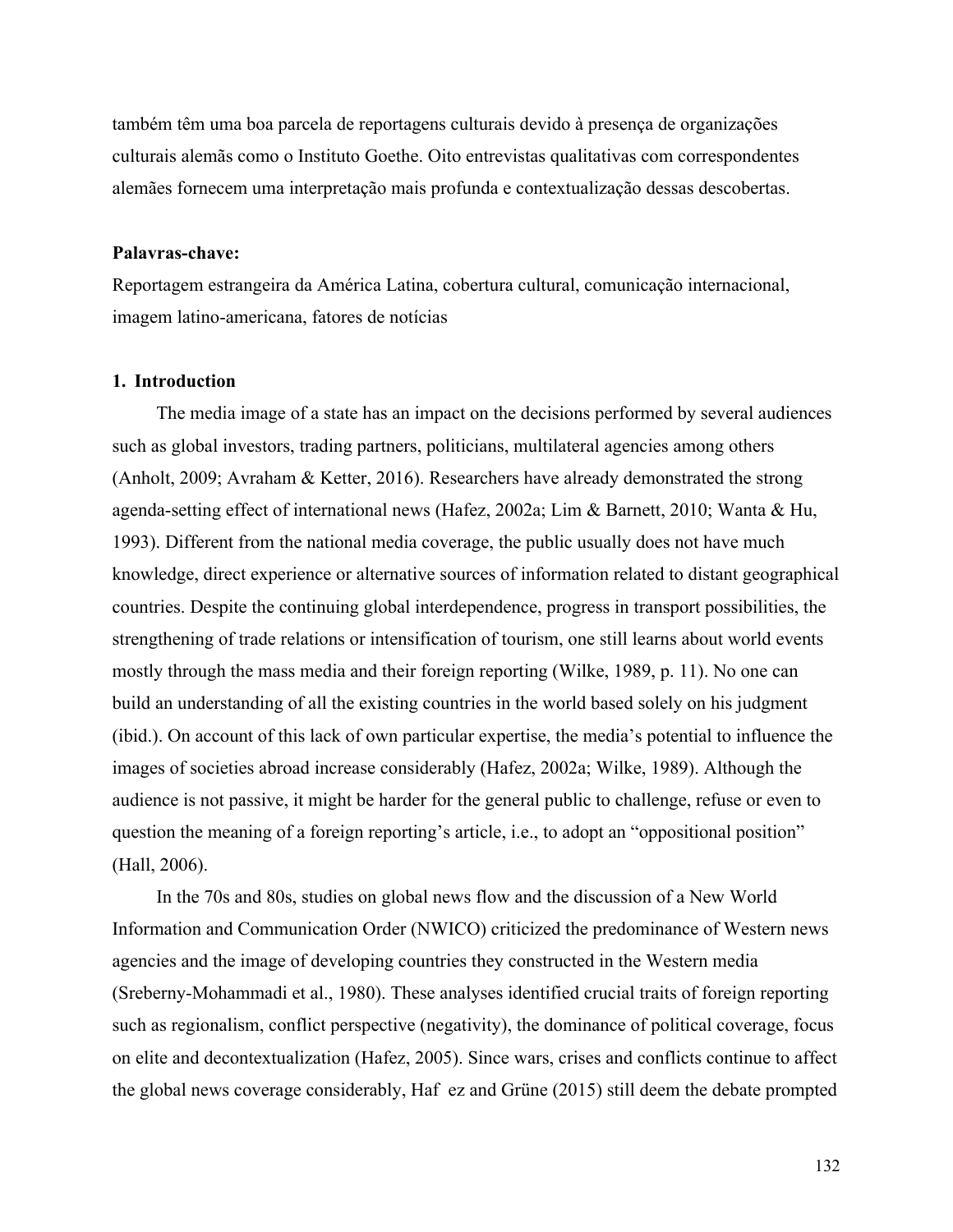by the NWICO as pertinent. International coverage from distant nations focuses heavily on political systems and conflicts and ignore the cultural and daily life of their citizens (ibid.).

However, Latin America experienced considerably political, economic and social changes after the process of democratization in the 80s and 90s and its turn to the left at the dawn of the new millennium (Lowenthal & Baron, 2015). In particular, the influence of Latin America on the global art scene can be seen in all areas, from music and graffiti to photography and literature (Gutmann & Lesser, 2016) and has been observed accordingly by the press. The "El Boom" movement, which was established in the 1960s and linked to the aesthetics of "magical realism" – not without controversy though – favored a mood of cultural possibilities that made films, theatre, music and folklore from the region marketable worldwide (Stavans, 2016). When the Colombian Gabriel García Marquez received the Nobel Prize in 1982, this Latin American movement seemed to be at the center of international cultural affairs. When the Peruvian Mario Vargas Llosa also received the literary tribute in 2010, the impression arose that this generation of authors had brought Latin America into the cultural taste of the times (ibid.). Furthermore, researchers identified in the last years a media "contra-flow" such as the Brazilian telenovelas' exportation to the rest of the world (Thussu, 2007). For these reasons, we hypothesize that the cultural facets of Latin America might play a role in its foreign reporting and image formation.

Under culture, one understands not only the totality of symbolizing forces within religion, science and art, the system of values and norms, the composition of cognitive and behavioral habits and the daily range of experiences but also the context of production-related to the cultural and artistic business and entertainment industry (Pias et al., 2008). In all cases, culture is inconceivable without media (ibid.). Media messages and texts also influence people's understanding of cultures in an intensely globalizing world (Kaptan, 2019). Hence, this article analyses at first the thematic composition of Latin America's foreign reporting in the German press along the first fifteen years of the twenty-first century to access the cultural aspects of its coverage. Subsequently, one examines the main topics reported amidst the subject area classified as culture & society. Finally, we observe if the press approach differs among the twenty Latin American countries.

#### **2. The concept of media images**

When discussing the global image of Latin America, we are dealing with complex and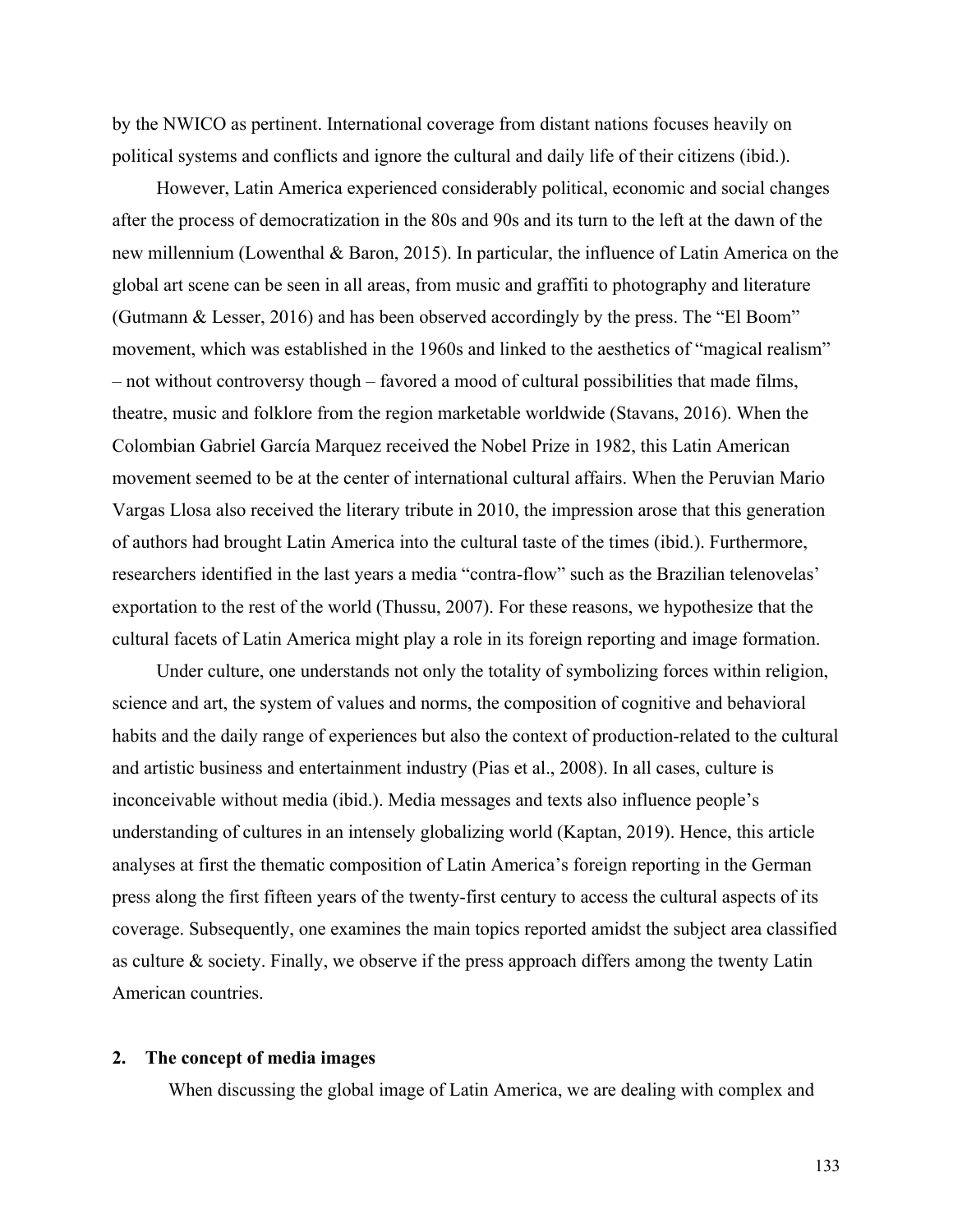process-oriented image structures. Images refer to a cognitive-psychological construct, "the forms of subjective representation of reality in human consciousness" (Wilke, 1989, p. 13). One regards Boulding as a pioneer of the research field. The author described the image not as a given factual reality, but as what appears to people to be a reality (Boulding, 1959, p. 120). This 'reality' is constructed by reducing the world complexity, i.e., they are the results of simplification processes. It is not only about a cognitive construct, but also "about entities that control behavior and practical action" (Wilke & Quandt, 1987, p. 9). Lippmann (1998) described how the mass media is the primary source of the images in our head and how people recognize, process, transform and transmit information based on these mental images.

The development of images is strongly connected with journalistic selection: "Mass media [offer] orientation and necessary information for the image building that the audience cannot experience directly; they assume a mediating function for the creation of public images." (Breunlein, 2016, p. 32). Hafez (2002a) comprehends "foreign image" as a generic designation for several terms of text analysis such as stereotypes, images of nations, frames, themes and discourses. It is crucial to notice this conceptual distinction of image-definition from the sociopsychological research tradition of image of nations. For instance, in his study on "Latin America in the Press", Manfred Wöhlcke (1973) investigated the image of Latin America in the quality German press. The author did not define images as clichés and stereotypes, but rather as "reproduced depiction of Latin America" or the different ideas of the continent. The medial image of Latin America was described as following: "what one imagines an object to be, how one thinks of it, how one understands it, also – how one feels it. 'Latin American images' are therefore reproduced figures of Latin America in the foreign-reporting of the press, which have a representational-descriptive and an affective-valuing aspect" (Wöhlcke, 1973, p. 7).

Specific themes and topics are more prevalent in the media than others, and the construction of an inevitable 'reality' through the depiction of these selected themes and topics largely shapes the ideas about other countries and regions (Richter & Gebauer, 2010). In other words, if the press report on crisis and politics, one might not have a complete understanding of the Latin American countries. Therefore, the selection of topics plays a prominent role in foreign reporting.

134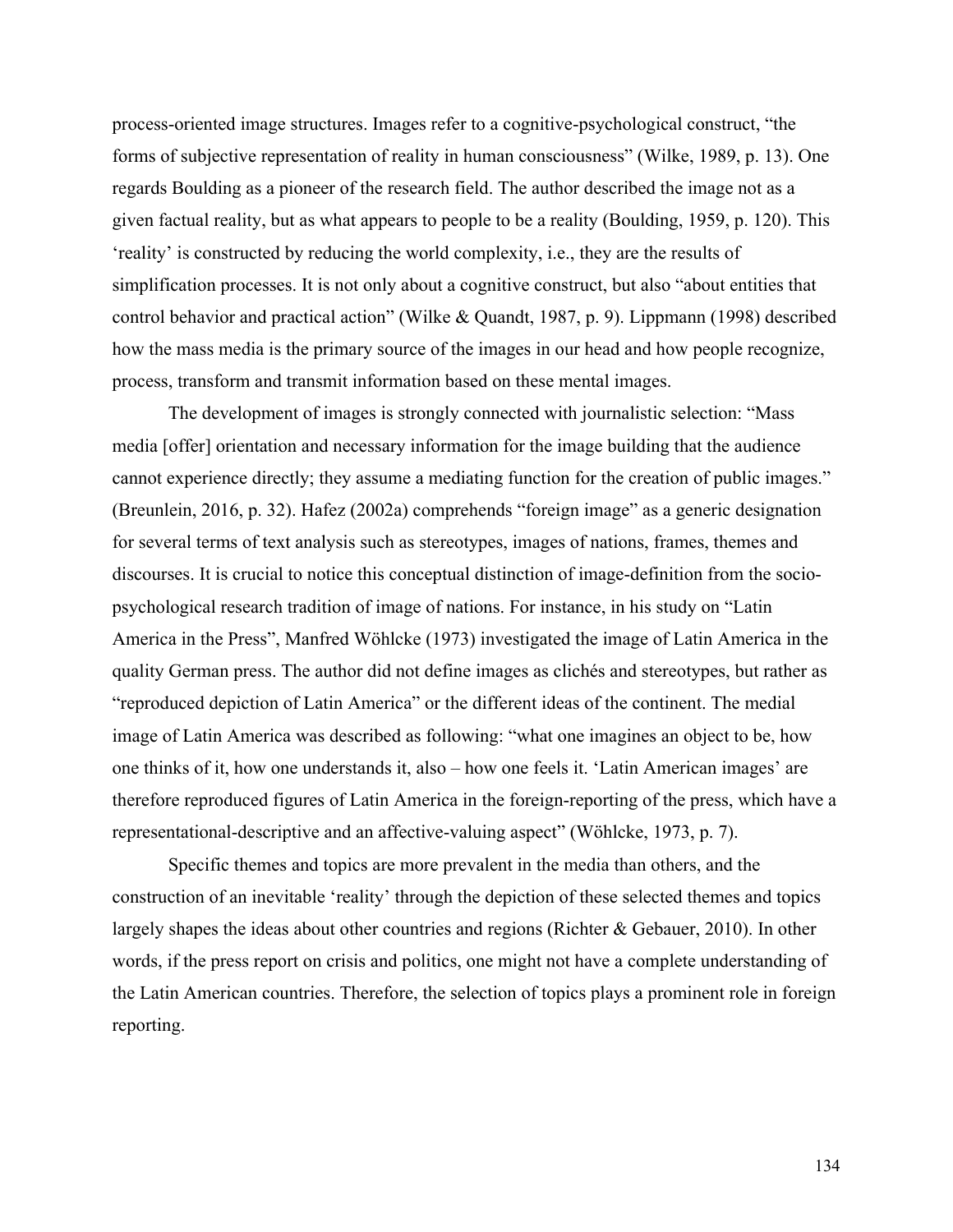#### **3. Determinants of global coverage**

Factors such as crisis, negativity and dominance of politics – as discussed in the Foreign News Study – can be classified as an "event-oriented" approach of the determinants of foreign reporting, i.e., internal attributes intrinsic to global occurrences (Chang & Lee, 2010). They are related to the event's newsworthiness. Since Rosengren (1970, 1974) requested a comparison between intra-media and extra-media data to comprehend the structure of foreign news better, one has been classifying the research filed in three categories – organizational, context-oriented or event-oriented (Chang & Lee, 2010; Golan, 2010). The organizational level refers to the news organizations and their processes of production inside and outside the newsroom. For instance, the size of the correspondents' network and the influence of the international news agencies are essential variables of this meso level of analysis (Hafez, 2002a; Shoemaker & Reese, 2014). The context-oriented understanding considers the characteristics of countries at a macro level as determinants of foreign-reporting (Chang et al., 1987; Hagen et al., 1998). Within this approach, one understands that the international news coverage reveals the same structural traits of the world systems theories regarding volume, direction and determined content (Chang & Lee, 2010). Wu (2000), for example, pointed out that trade volume and the presence of global news agencies are the main determinants of global news among nine analyzed variables. For a substantial review of the literature concerning these contextual variables, see Golan (2010).

Landmark studies of international news flow operationalized variables that are either context or event-oriented. One of the essential starting points of the newsworthiness' research was the  $12<sup>1</sup>$  variables catalogue of Galtung and Ruge (1965), the most cited work and a basis for several other empirical analysis since the 60s. Despite its importance, the study was criticized due to its difficulty of operationalization, considering that several variables were based on psychological perception (Chang  $&$  Lee, 2010). Another turning point in the field was the study from Schulz (1976), which for the first time, operationalized the news factor empirically and measured their precise impact on the editorial decisions in the German media. Schulz extended and adapted the Galtung and Ruge's catalogue and differentiated, for instance, between geographical, political and cultural proximity.

Within this theoretical background, the interest of this analysis lays on the amount, nature

<sup>1</sup> Frequency, threshold, unambiguity, meaningfulness, consonance, unexpectedness, continuity, composition, reference to elite-nation, to elite people, personalisation and negative (the last four are culture-bounded).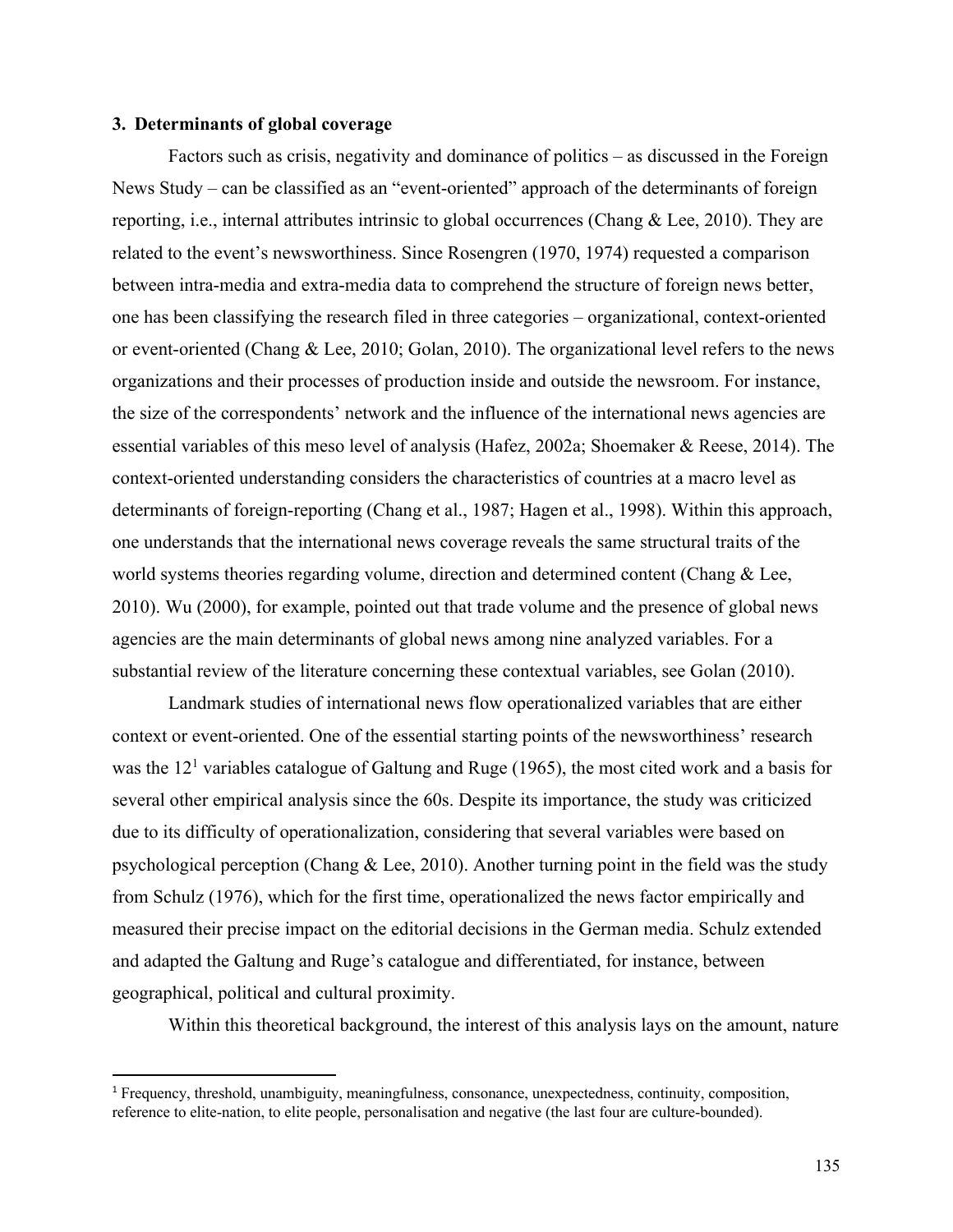and type of Latin America's cultural coverage in the German press. We did not test the abovediscussed variables as predictors of foreign reporting but using them to describe and explain possible different patterns of coverage within the nations. Based on this theoretical background, the following research questions were formulated:

- 1. RQ1: How is the main thematic composition of Latin America's news coverage? How much is the share of the subject area culture & society?
- 2. RQ2: Which are the main thematic topics covered amidst culture & society?
- 3. RQ3: Which news factors and structural traits are more salient within the cultural coverage?
- 4. RQ4: Is the pattern of cultural coverage similar to all the twenty analyzed countries?

## **4. Methodology**

### **4.1 Unit of analysis**

Our corpus considered three crucial variables: the extent of readership, the impact on the opinion of other communicators and political horizon. Firstly, one selected the two marketleading German dailies, which present the most comprehensive number of correspondents living in Latin America, namely the *Süddeutsche Zeitung* (liberal and politically broad) and the *Frankfurter Allgemeine Zeitung* (economically liberal and politically conservative). Besides, the most important weekly magazine in Germany (*Der Spiegel*) was also incorporated. In addition to these three traditional publications, one also regarded the alternative *tageszeitung* (*taz*) given its importance in setting the agenda for alternative topics in Germany. Amidst the quality press, these chosen periodicals show the principal sales-volume and more extensive readership (AWA, 2019; IVW, 2019). Regarding the volume of sales, *taz* is a deviation, but it was still essential to complement the political spectrum of the corpus (Noelle-Neumann et al., 2002, p. 435; Pürer & Raabe, 2007, p. 15). Finally, one classifies these newspapers as "leading media", following the "hypothesis of coordination,", i.e., they have an impact on the reporting of other small outlets (Brosius et al., 2009, p. 164).

## **4.2 Sample**

In a first step, we listed every single article published from January 2000 until December 2014 related to the twenty Latin American countries to construct the central unit of analysis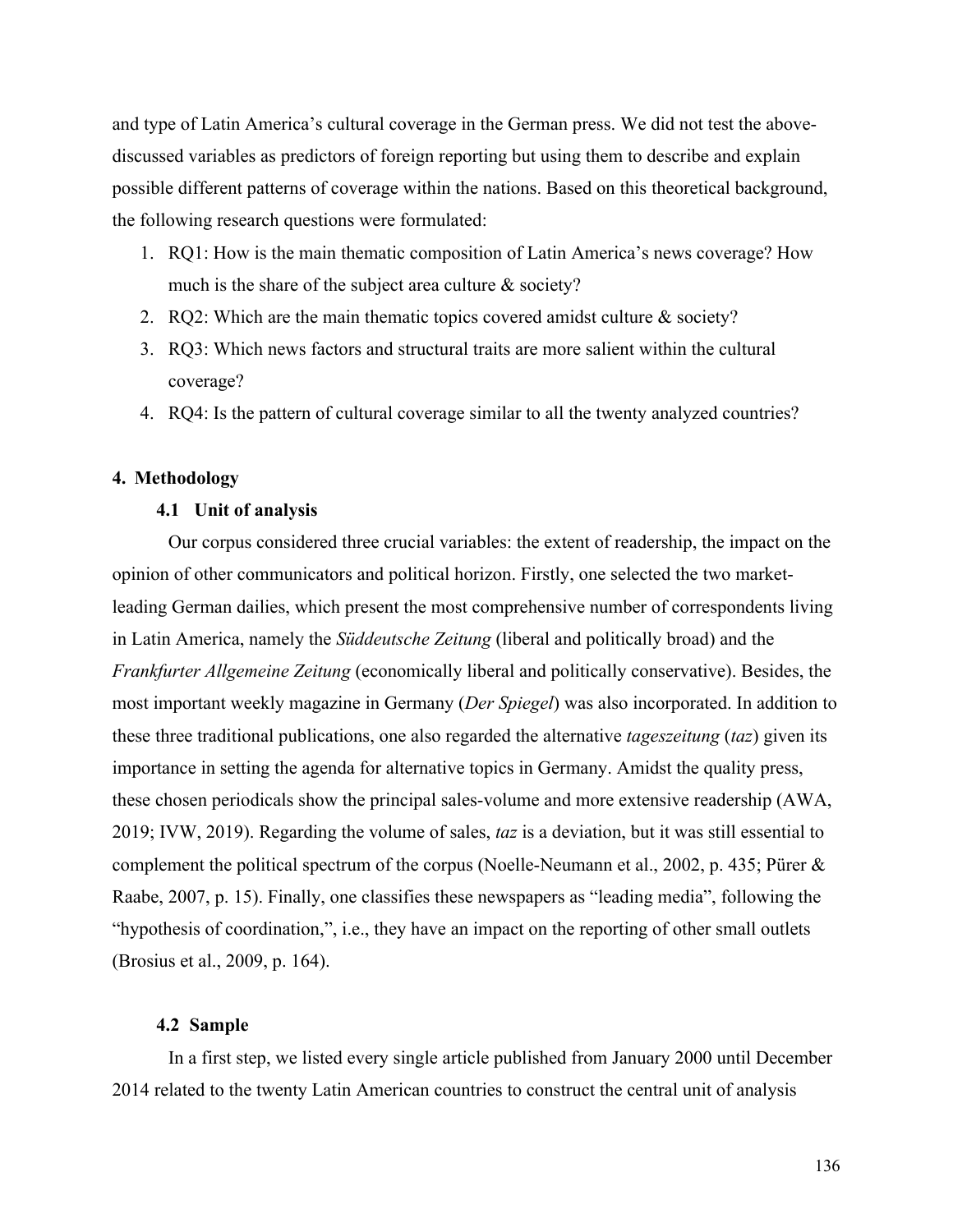(21.929 texts). Reports from SZ.de, FAZ.NET, taz.de, and Der Spiegel Online were not considered. This decision was taken based on a study comparing newspapers and their online counterparts within 18 European states. According to this comparison, 70% of the most important online news reporting was very much alike to their printed versions (Wurff, 2008, p. 70). Besides, small reports were excluded (less than 150 words) because they show almost no news factors. Afterwards, we drew a sampling of 25% of published texts within each nation to guarantee that each state would have the same chances of being appointed for our empirical investigation. Each n-4th printed articles (25 % of the total) of a county was then picked up on the rotation principle within every newspaper. The preconditions for a layered sample were hence fulfilled since one was previously aware of the population distribution. The final sample comprises than 3.831 articles. Lastly, we conducted a Holsti coefficient reliability's test base on a small sample of 5%, and the accordance between the two coders reached a range from 93.8% to 99.6% depending on the analysed variables.

## **4.3 Definitions of categories**

To investigate the thematic composition of Latin America's foreign reporting, we classified every text according to country and the subject areas of coverage<sup>2</sup>. Also, we added a category named "multinational" for cultural articles concerning more than one country at the same time. Subsequently, one coded the articles published amidst the area of Culture & Society concerning the main cultural topics<sup>3</sup>, described actors<sup>4</sup> and evaluation of events (positive, negative, or neutral). Moreover, one also considered the news perspectives – Foreign News Abroad, Home News Abroad and Foreign News at Home.

Furthermore, we investigated the appearance of news factor not only according to their frequency but also to their intensity from null to three (not observed; small, medium or intense presence), oriented on the operationalisation advanced by previous analyses<sup>5</sup> (Harcup & O'Neill, 2017; Schulz, 1976; Staab, 1990). Overall, in this paper, we investigated:

<sup>&</sup>lt;sup>2</sup> Domestic Politics; Culture & Society; Economy & Finance; Foreign Policy; Catastrophe & Accidents; Crime & Delinquency; Social & Social Order; Environment; Celebrities, Style & Gossips and finally Research & Technology. <sup>3</sup> Literature; Music; Theater & Dancing; Media; Art, Architecture & Exhibitions; Travel & Tourism; Cultural Heritage & History; Carnival & other street fests; Latin American Holidays, Traditions & Customs and Religion.

<sup>&</sup>lt;sup>4</sup> Official states representatives organised social groups, non-organised social groups, and personalities from Latin America, Europe, the USA, or other nations.

<sup>&</sup>lt;sup>5</sup> A detailed codebook can be sent upon on request.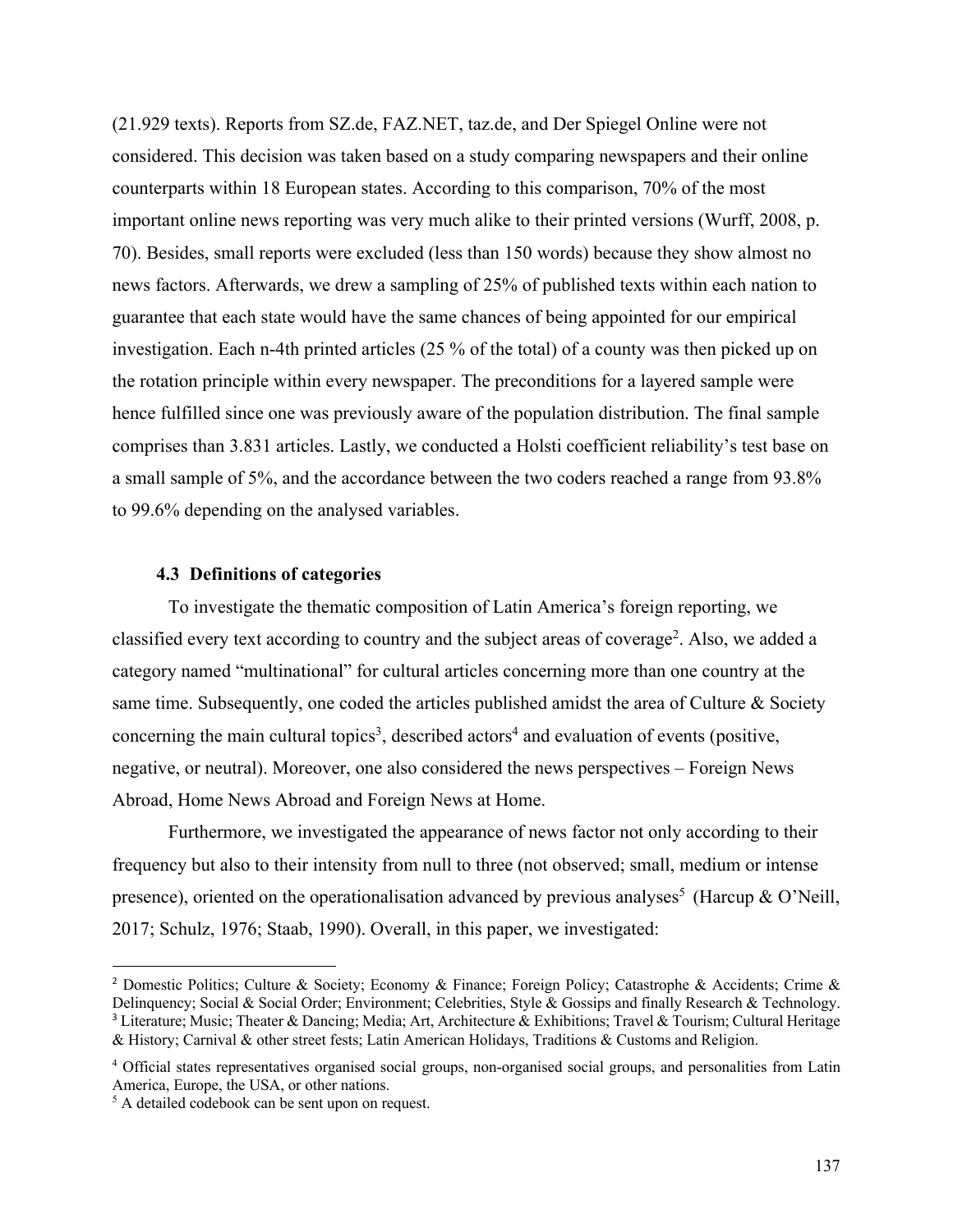- **Relevance/Magnitude:** the dimension of impacted people (no person affected; individual perspective; social subgroups or the entire nation's participation).
- **Personification**: how somebody is depicted (no allusion to people; named but without relevance for the central occurrence; the activity of somebody can represent the episode; people are in the core of the affair).
- **Prominence**: Level of actors' awareness (regional, national, or global reputation).
- **Crisis and Conflicts:** Crisis' analysis as specified by the Heidelberg Conflict Research: no crisis detected, non-violent crises, violent crises and limited wars (HIIK, 2013)
- **Negativity:** Judgment of an event. It was considered apart from the category above because crises might also be portrayed positively (e.g., peace negotiations).
- **Damage and Success:** the level of injury or positive occurrences.
- **German involvement:** participation of Germany in the outcome.

## **4.4 Qualitative interviews with correspondents**

Based solely on the quantitative content analysis, we can access the media message, e.g. the thematic selection, and make a few inferences on the producers. However, to better explain the results, we conducted eight semi-structured qualitative expert interviews with correspondents in the region. These dialogues should shed light in the routine practices and help us to explain and contextualise the press attention to cultural themes. During the quantitative content analysis, we listed all the correspondents who wrote more frequently for the considered publications. We selected at least one official or freelancer correspondent of the four analysed outlets. Due to the budget's restrictions, the interviews occurred online either by Skype or email, in conformity to the contributor's predilection. To ensure a similar approach to the data interpretation, we drafted an interview guideline. Relevant for this paper is the discussion regarded the comparatively strong attention of cultural topics among specific countries. The dialogues happened between February and March 2018. The Skype interviews comprise between 40 and 80 minutes, and the written responses have between three and six pages. With the interviewees' consent, we recorded the dialogues and transcribed them using the F5 computer program. Although all the professionals communicate well either in Spanish or Portuguese, we conducted the talks in their mother tongue (German). The interpretation of the findings was based on the three steps techniques suggest by Mayring (2010): paraphrase, generalisation, and reduction.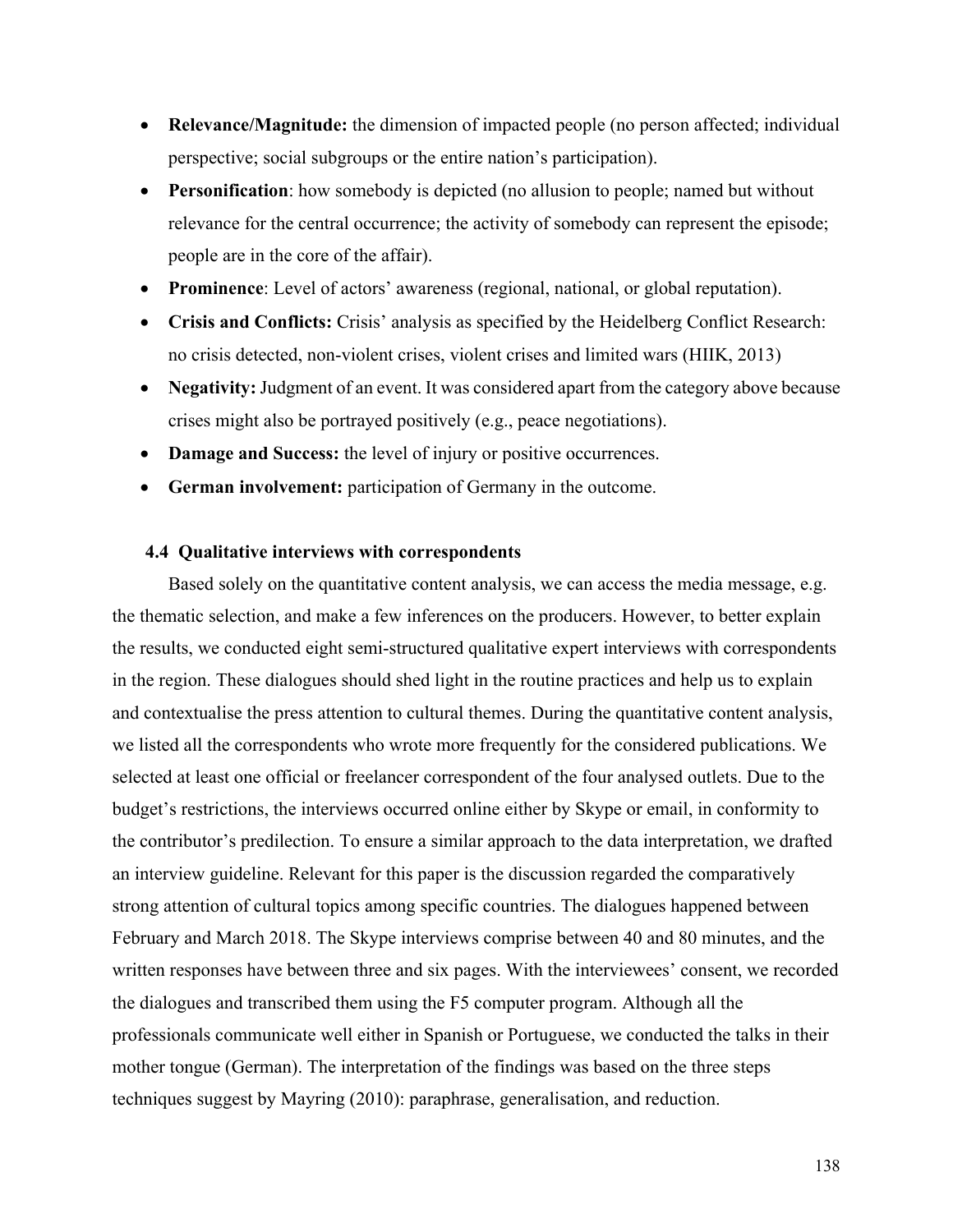# **4.5 Findings**

Contrary to the general tendencies of international news coverage, culture  $\&$  society is the second most frequently covered area, accounting for 17.3% of entire Latin America's foreign reporting (RQ1). The diversity of the continent, its syncretistic impulse, its cultural originality and strength, its extraordinary ability to perceive different influences, and to transform them into an influential culture of its own (Lehmann, 2009, p. 244) seems to be appealing for the press. Only in the very first phase of analysed Latin America's coverage (from 2000 to 2004), the cultural reporting stays in the third place since the economic reporting attracted more press attention during the Argentine financial crisis at the beginning of the century (Figure 1). Looking at the distribution of the main covered areas within the analysed newspapers, culture  $\&$  society remains in the second place in the case of taz (21.37 % of its coverage), SZ (19.1 %) and Der Spiegel (17.6%). An exception is the financial-oriented FAZ, where the subject area is in fourth place with 12.3% of its news coverage.

*Figure 1*: Per cent of amount of Latin America's cultural reporting from 2000 to 2014 in the German press



The present result indicates a proper distribution of the Latin American covered areas, which portrays different facets of the countries and not only their political aspects and conflicts (Figure 1). That may be the case, at least for countries which comprise considerable press attention (Cazzamatta, 2018). For instance, Cuba has the largest share of culture  $\&$  society among all nations, with 32% of its coverage, an outstanding cultural reporting. Within the main subject area, for instance, 20% of the contributions regarded Cuban literature, 19.10% music, 20.90% cinema & films and 12.20% travel & tourism. One observes the same relatively good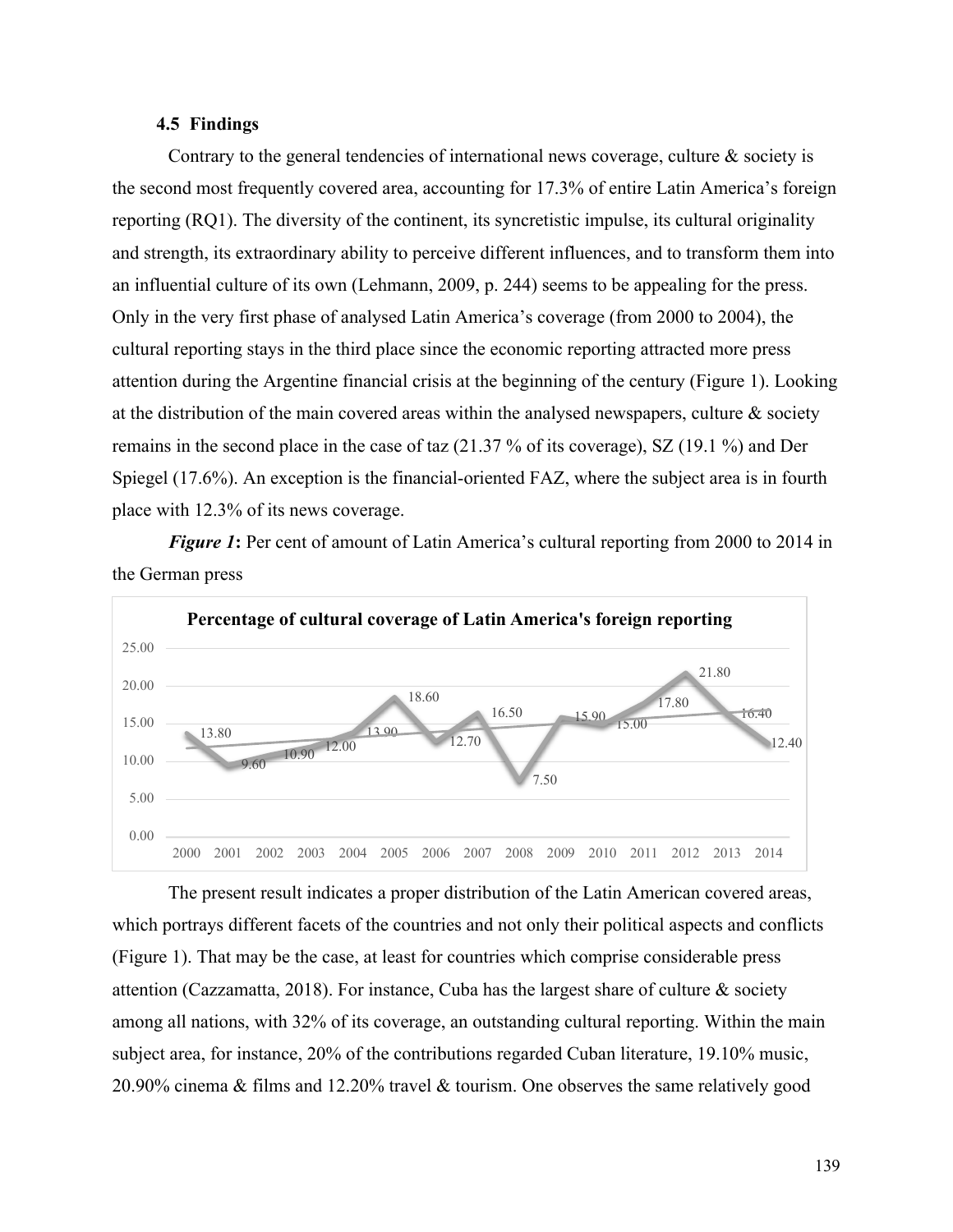distribution of cultural topics within countries such as Mexico, Argentina, and Brazil. However, small Central American nations show a completely different picture, despite their satisfactory amount of cultural coverage  $(RQ4)$  – Costa Rica (21.6 %), the Dominican Republic (20 %), Nicaragua (18 %) and El Salvador (14.3 %). Different from the other countries with more power status and press attention (Cazzamatta,2018), the theme travel & tourism dominates the cultural reporting of the Central American states, an indicator of exoticism and unusual aspects of these states. Amidst the cultural coverage, the share of travel & tourism is 66.70% for the Dominican Republic, 62.50% for Costa Rica, 50% for El Salvador and 42.9 % for Guatemala (RQ2 and RQ4).

*Figure 1: Distribution of the main subject areas of Latin America's news coverage along fifteen years*



If one considers the main covered area of culture & society without the topics related to travel & tourism, the following countries have the most significant cultural coverage: Cuba (29.30%), Mexico (20.20%), Argentina (16.50%), Chile (16.20%), Brazil (15%), Uruguay (11.50%), Paraguay (11.40%) and Peru (11.40%), to answer RQ4 (Table 1). Without the topic travel & tourism, the small Central American countries remain uninteresting for the press. On may explain the astonishingly adequate cultural attention paid by the media to the South American countries through the foreign cultural policy of the German government. "South America is one of the most dynamical and important regions of the Goethe Institute's network worldwide (Lehmann, 2009, p. 243). "In the past, the Goethe-Institute's structure within Latin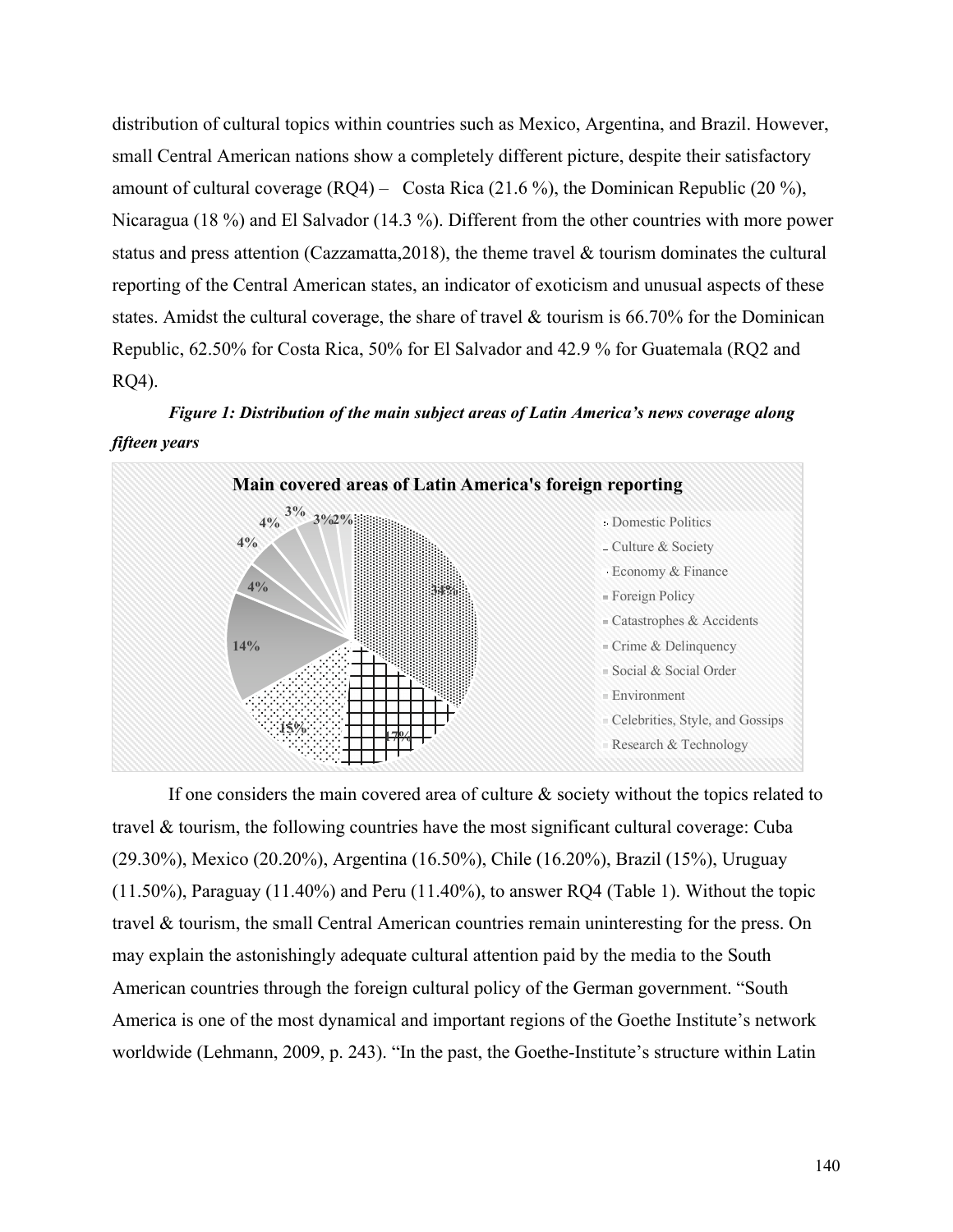America had a high density, especially in the southern part of the subcontinent"<sup>6</sup> (Maihold et al., 2001, p. 66).

| Table 1: Percentage of cultural coverage and its main related topics according to countries |  |
|---------------------------------------------------------------------------------------------|--|
|                                                                                             |  |

*(2000-2014)*

| Percentage             | Without  | With     | Three main topics within culture $\&$ society (in per cent)                                                       |
|------------------------|----------|----------|-------------------------------------------------------------------------------------------------------------------|
| of cultural            | travel & | travel & |                                                                                                                   |
| coverage<br>within the | tourism  | tourism  |                                                                                                                   |
| countries              |          |          |                                                                                                                   |
| Argentina              | 16.50%   | 18.5%    | literature (24.60%); cinema & films (16.7%) and theatre &                                                         |
|                        |          |          | dancing $(15.10\%)$                                                                                               |
| Bolivia                | 6.30%    | 11.3%    | travel & tourism (47.10%); literature (17.60%); cinema &<br>films/art & exhibitions $(11.80\%)$                   |
| <b>Brazil</b>          | 15.00%   | 16.8%    | music $(20\%)$ , art & exhibitions $(17.60\%)$ and literature<br>$(15.20\%)$                                      |
| Chile                  | 16.20%   | 17.6%    | literature (30.20%), cinema & films (20.90%) and theatre $\&$<br>dancing $(11.60\%)$                              |
| Colombia               | 9.80%    | 11.0%    | literature (26.30%), music (18.40%), cinema & films/travel &<br>tourism (15.80%)                                  |
| Costa Rica             | 9.40%    | 21.6%    | travel & tourism (62.50%), theatre & dancing/cinema &<br>films/religion $(12.50\%)$                               |
| Cuba                   | 29.30%   | 32.0%    | cinema & films $(20.90\%)$ , literature $(20.00\%)$ and music<br>$(19.10\%)$                                      |
| Dom.<br>Republic       | 7.70%    | 20.0%    | travel & tourism (66.70%), literature/media (16.70%)                                                              |
| Ecuador                | $0.00\%$ | 2.7%     | travel & tourism $(100\%)$                                                                                        |
| El Salvador            | 7.70%    | 14.3%    | travel & tourism $(50.00\%)$ , religion $(33.30\%)$ and media<br>$(16.70\%)$                                      |
| Guatemala              | 6.50%    | 10.8%    | travel & tourism $(42.90\%)$ , literature/ cinema & films<br>$(28.60\%)$                                          |
| Haiti                  | 4.50%    | 5.1%     | literature (37.50%), art & exhibitions/travel & tourism/religion<br>$(12.50\%)$                                   |
| Honduras               | 1.50%    | 7.0%     | travel & tourism $(80\%)$ , religion $(20\%)$                                                                     |
| Latin                  | 13.60%   | 14.0%    | cinema & films (36%), music (16%), literature/cultural                                                            |
| America                |          |          | heritage & history $(12\%)$                                                                                       |
| Mexico                 | 20.20%   | 22.9%    | literature (18.10%), art & $\overline{exhibition/travel}$ & tourism<br>$(16.20\%)$ , music $(13.30\%)$            |
| Nicaragua              | 9.10%    | 18.0%    | $(54.50\%),$<br>literature/art<br>tourism<br>travel<br>$\&$<br>$\&$<br>exhibition/media/cinema & films $(9.10\%)$ |
| Panama                 | 3.10%    | 11.4%    | travel & tourism (75%) and cinema & films (25%)                                                                   |

<sup>6</sup> In 2016 South America had a total of thirteen Goethe-Institute: Bolivia, Chile, Colombia, Peru, Uruguay, Venezuela, two in Argentina (Buenos Aires and Cordoba) and most recently five in Brazil (Curitiba, Porto Alegre, Rio de Janeiro, São Paulo and Salvador). Mexico also has an institute. In other countries, there are sometimes only "Goethe Centres"; i.e., "foreign German cultural societies"; which have concluded a cooperation agreement with the Goethe-Institute (Goethe-Institute, 2016).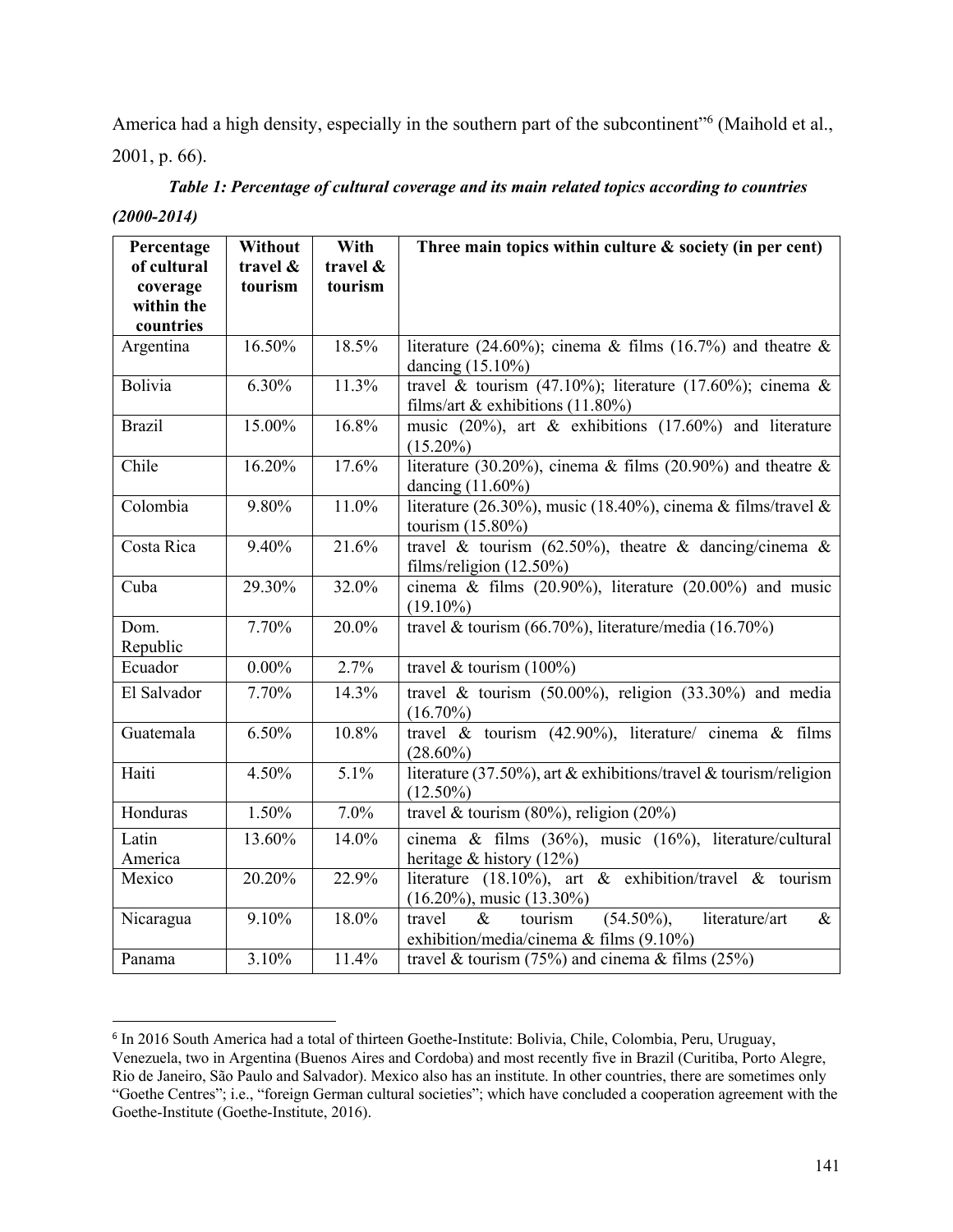| Paraguay  | 11.40% | $16.2\%$ | travel & tourism (33.30%), literature/cinema & films/art &     |
|-----------|--------|----------|----------------------------------------------------------------|
|           |        |          | exhibition/religion $(16.70\%)$                                |
| Peru      | 11.20% | $15.7\%$ | travel & tourism $(32.30\%)$ , art & exhibitions $(22.60\%)$ , |
|           |        |          | literature $(19.40\%)$                                         |
| Uruguay   | 11.50% | 14.8%    | music (37.50%), cinema & films/travel & tourism (25%) and      |
|           |        |          | literature $(12.50\%)$                                         |
| Venezuela | 3.90%  | $5.6\%$  | travel & tourism (31.60%), art & exhibition/music (21.10%)     |
|           |        |          | and literature $(10.50\%)$                                     |

On the one hand, it is not surprising that the most extensive and most covered countries have a more balanced reporting with cultural facets, such as Argentina, Brazil, and Mexico due to their substantial power status and economic proximity to Germany (Cazzamatta, 2020). Moreover, most of the correspondents are in their respective capitals. On the other hand, other Southern American countries, namely Bolivia, Ecuador, Colombia, and Venezuela, have a substantial or even a tiny share of the world economy, the largest share of crisis and political reporting (ibid.), which displace the cultural sector. What is surprising is the large share of cultural coverage of countries such as Paraguay and Uruguay, regarded as the "white spots" with 0.8% and 1.2% of total Latin America's reporting (Cazzamatta, 2018).

Paraguay does not have a Goethe-Institute, but a German-Paraguayan Cultural Institute in Asunción (Auswärtiges Amt, 2016a). Besides, the German Federal Foreign Office considers the country as an "emigration destination for Germans". In the first half of the last century, there were not only German descendants Mennonites<sup>7</sup> who fled to Paraguay from the Stalinism of the former Soviet Union but also Germans who had to leave the Federal Republic of Germany because of the economic misery resulting from the First and Second World Wars. Nowadays, it is mostly about pensioners who are establishing themselves in Paraguay due to the favourable living and climatic conditions (ibid.). In Uruguay, in its turn, there are about 10,000 Germans with dual citizenship and 40,000 ethnic Germans. It is a large proportion, especially considering the total population of the small country (Auswärtiges Amt, 2016c). At the beginning of the 19th century, the state also offered asylum to German-speaking Jews from 1935 onwards, and Mennonites of German origin also emigrated to Uruguay after the Second World War. The dominant class of Uruguayan society can communicate in German (ibid.). The Goethe-Institute has been in existence in Montevideo for 50 years and "thanks to its high-profile programme of events, it is an established and recognised part of the capital's cultural scene" (Auswärtiges Amt,

<sup>7</sup> Evangelical free church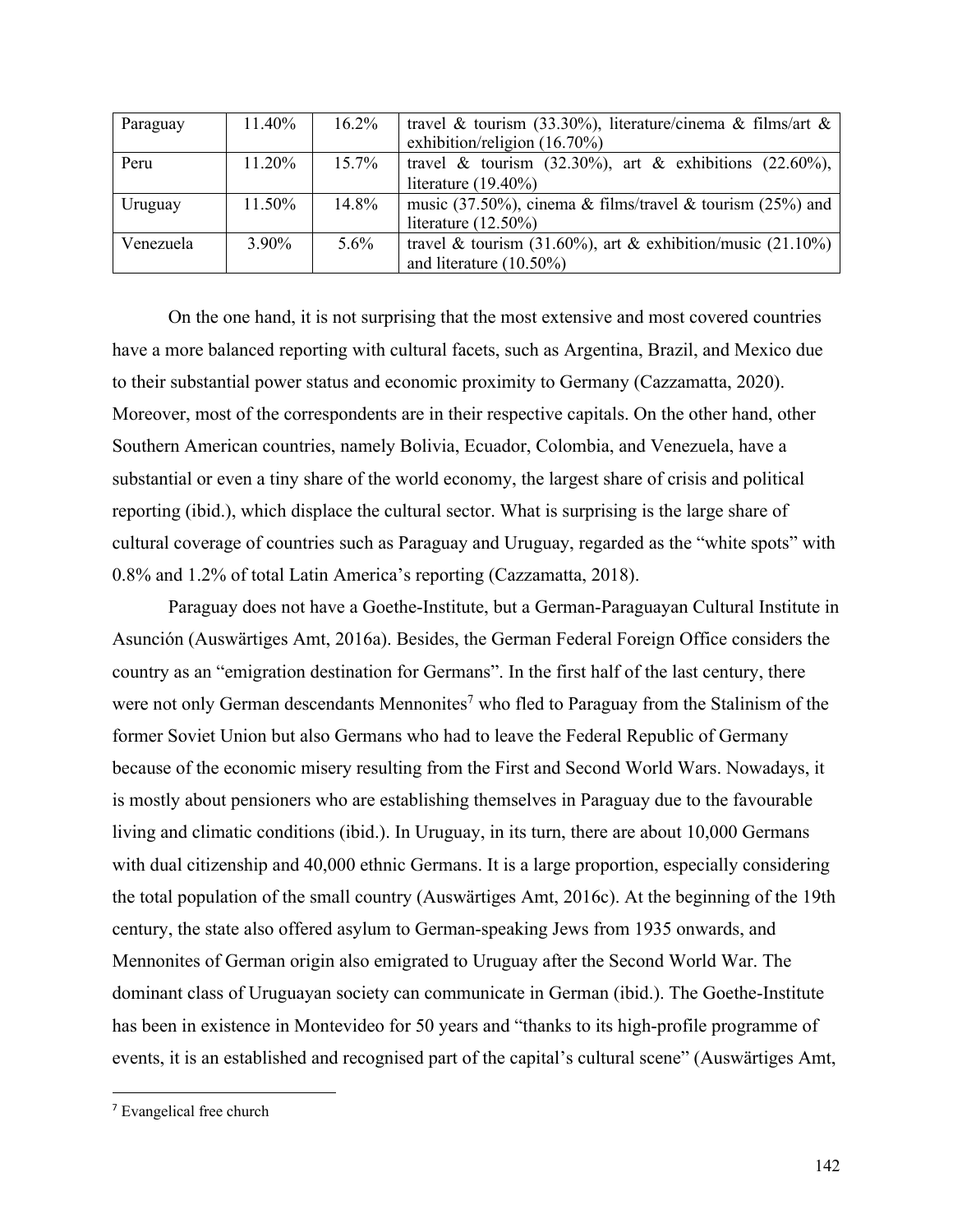2016c). In general, one deems the cultural exchange between Germany and South America as a success of the bilateral relationship within the scope of cultural policy, which is also observed and perceived by the German press.

The priorities of the Goethe-Institute naturally take into account the cultural policy framework of the Federal Foreign Office (Maihold et al., 2001, p. 66), which can explain the adequate cultural coverage of the South American countries. In other words, the press follows the cultural agenda of the federal government if there are no further, more potent news factors and typical structural features of reporting such as crisis, negativity and focus on politics, as in the case of Bolivia, Ecuador, Venezuela and Colombia. This monitoring of the German government's cultural agenda relates to the macro level of the influences on global reporting. However, the cultural sector also has other specific characteristics.

Regarding different news factors and structural traits of reporting (RQ3), the area culture & society shows very little timeliness (only 35.4% of the articles report on events that happened up to one week). Among the subject areas, culture  $\&$  society also has the most significant number of German involvements in the occurrences (53.6%), and the news perspective "foreign news at home" (46.4%), as various Latin American cultural events took place in Germany. In general, the sector also shows many positive contributions (83.3%), as one deems such cultural exchanges as favourable. Hence the tine presence of the factor "damage"; (0.1) and the high presence of the element "success" (0.70). There is also a high degree of personalisation (1.71) since the contributions are usually focused on artists, photographers, architects, or writers (

Table *2*). For this reason, it is not surprising that most of the depicted actors were prominent personalities (1.2).

| Intensity's average of news factors (0-3) amidst culture<br>& society |       |
|-----------------------------------------------------------------------|-------|
| Damage                                                                | 0.1   |
| <b>Success</b>                                                        | 0.7   |
| Relevance                                                             | 1.3   |
| Personification*                                                      | 1.7   |
| Prominence                                                            | 1.2   |
| Intensity of crises*                                                  | 0.1   |
| <b>Structural traits in percentage</b>                                |       |
| Timeliness (events up to a week)                                      | 35.4% |

*Table 2***: The main structural traits and news factors within the areas of culture & society**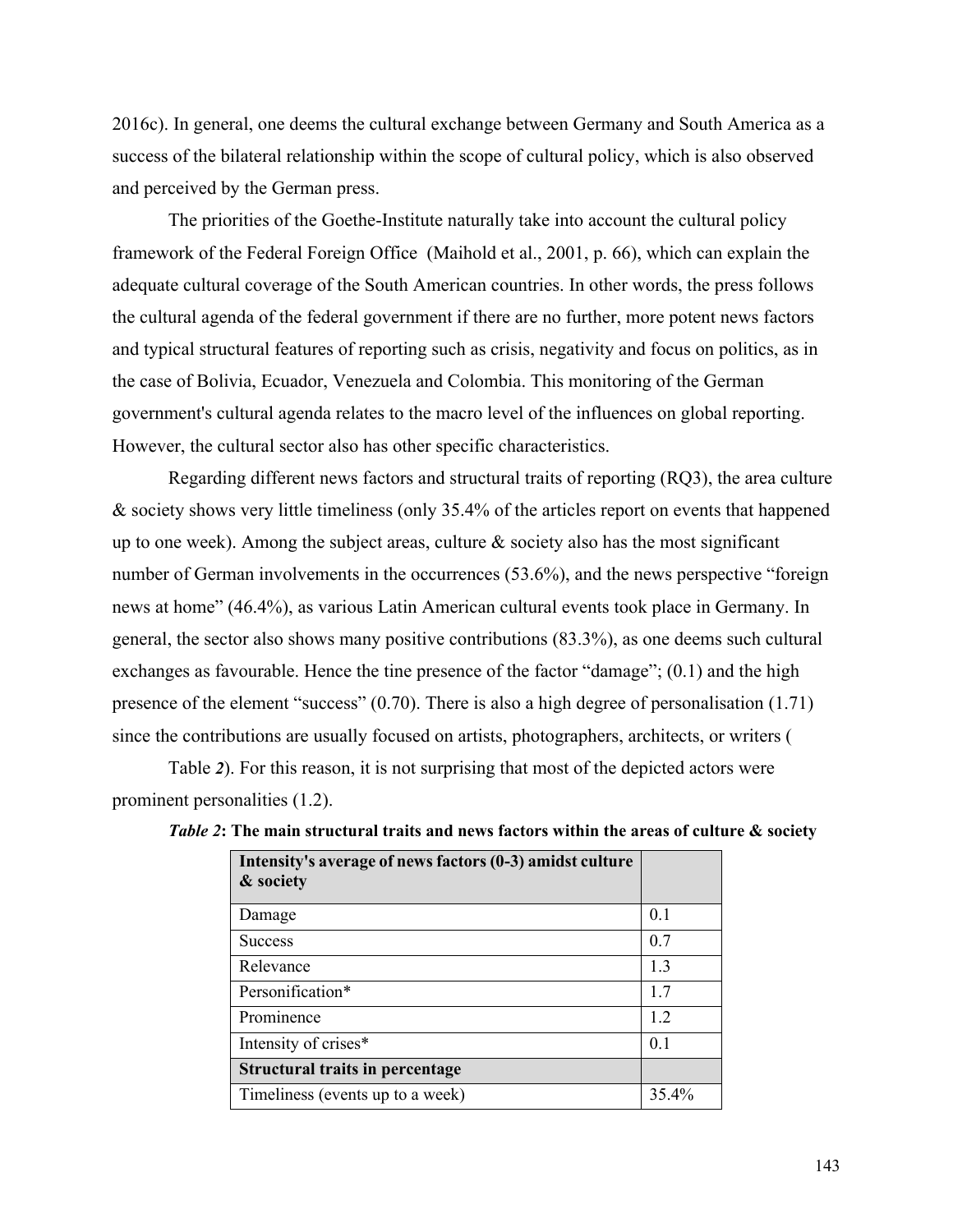| German involvement                             | 53.6%   |  |
|------------------------------------------------|---------|--|
| Foreign news abroad                            | 46.8%   |  |
| Home news abroad                               | 6.8%    |  |
| Foreign news at home                           | 46.4%   |  |
| Positive articles                              | 83.3%   |  |
| Negativity                                     | $5.6\%$ |  |
| Focus on crises                                | $7.2\%$ |  |
| * Concerning person as actors                  |         |  |
| ** Take into account the intensity of violence |         |  |

Interviewed German correspondents in the region gave different explanations for the press considerable attention to cultural aspects of Latin America. First, the Christian influence in the continent, which makes it more "digestible" for cultural identification when compared to other parts of the world, such as Asia or Africa. Second, the small significance of the Latin American countries (except Brazil and Mexico) in the global market economy. Third, a general difficulty in reporting domestic politics (except in the case of coups, elections, and political crises). Fourth, the presence of tourism which nurtures a further interest in Latin American culture, and lastly the excellent reputation of Latin American cultural production in Germany. In the words of the SZ correspondent: (. . .) "Latin America [has] culture of every kind to offer. Art, archaeology, film, literature, sport, gastronomy etc. The list of world stars from the region ranges from Jorge Luis Borges, Gabriel García Márquez or Mario Vargas Llosa to Gael García Bernal or Juanes." (P. Burghardt, personal communication, 11 March 2018).

Within the field culture & society, literature (19.58%) and travel & tourism (19.13%) are the most popular topics (RQ2), followed by cinema & films (15.66%), art, architecture  $\&$ exhibitions (13.40%) and music (12.50%). Other topics, e.g., cultural heritage & history (2.11%), carnival & other street festivals (1.05%) and Latin American holidays, tradition & customs (0.75%), were considered just marginally by the press (RQ2). Argentina, Brazil, Cuba, and Mexico have the most contributions amidst the topic of cinema & films, music, and theatre & dancing. If one observes the topics literature, music, cinema & films and art & exhibitions, the number of "foreign news at home" varied from 61% to 64.4%. This result can be explained by Latin American events that took place in Germany: the publication of books, films at the Berlinale festival or the Latin American film days that have taken place over the years.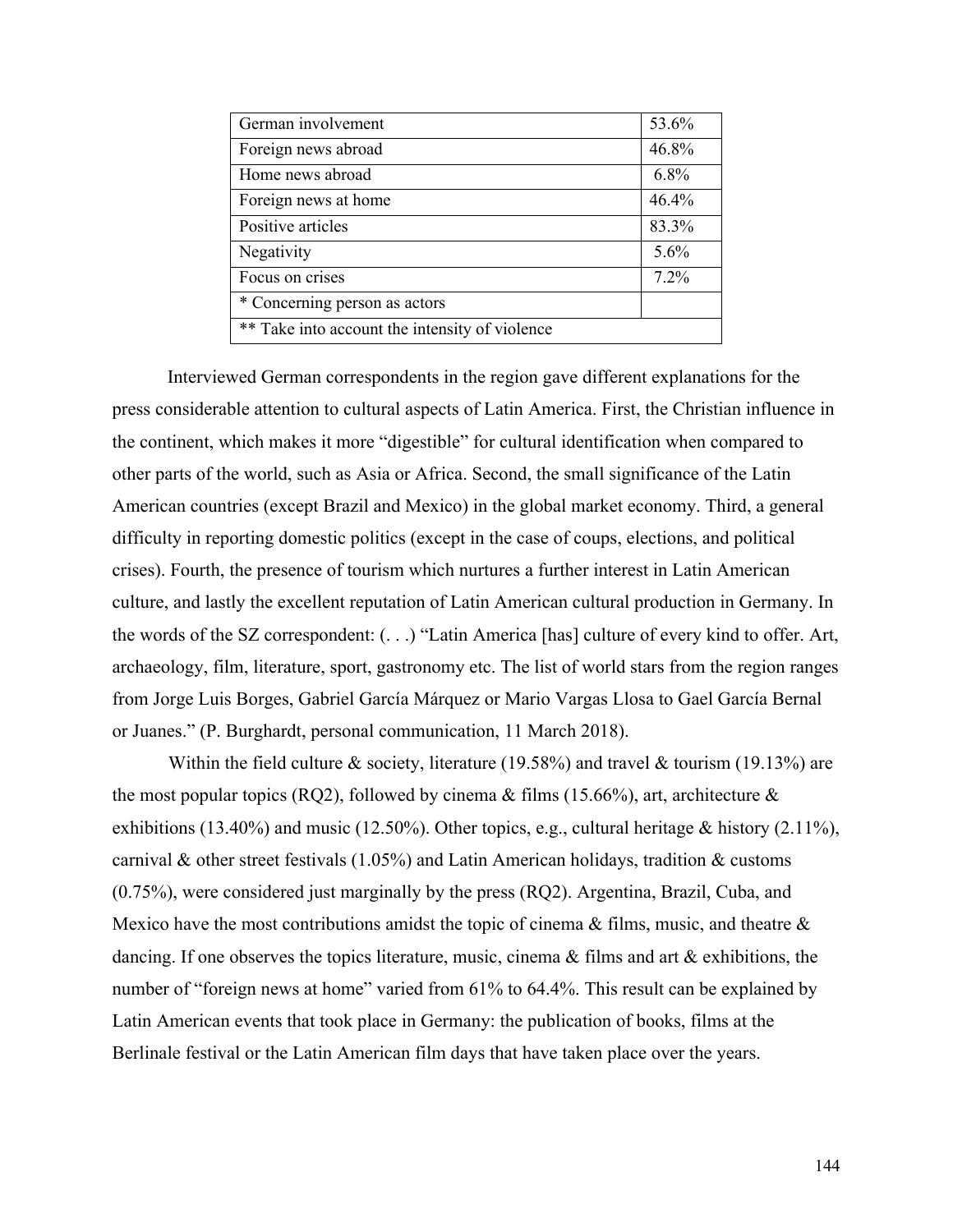The fact that the topic of literature received the most considerable attention within the cultural field can be explained by the small success of Latin American literature in Germany. For years, the new Latin American literature had been in the centre of international interest. Authors are usually invited on reading tours to many bookshops when new works are translated. However, one usually argues that there is no "literary boom" anymore since the 1990s. The golden age for the reception of Latin American literature was over. Moreover, there are still gaps in the Latin American literary knowledge, and lyric poetry remains unpopular, the short story receives no attention, the essays are absent, and a few classic titles urgently need to be published (Strausfeld, 2007, p. 167). Nevertheless, new publications continue to create critical or sales successes that are important for further interest in the region's literature (ibid.).

Amidst the topic literature (19.58 % of the area culture & society), for instance, one finds several profiles of writers and authors, publications of new literary works, translations of Latin American authors into German or the reporting of specific literary awards. Of course, a few events, such as Argentina or Brazil as guests of honour at the Frankfurt book fair, received much attention. An analysis of the different phases of reporting on culture shows an increase of 13.3 % in the subject of literature between the first (2000-2004) and the last (2010-2014) periods. While in previous years, the literature topic was responsible for 14.3% of the cultural reporting, the percentage in the last five years was 27.6%. A possible explanation could be the presence of Argentina in 2010 and Brazil in 2013 as the guest of honour at the Frankfurt book fair and the subsequent financial programmes for translating authors and corresponding public relations work. The participation of a country in major cultural events often has a catalytic effect in its reporting. When analysing the case of Argentina, one notices that the cultural reporting in the first period (2000-2004) was displaced by the crisis-oriented economic reporting and thus only accounted for 12.4%. During the next five years, one observed an increase to 18.8%. However, just after Argentina's participation as the guest of honour at the Frankfurt book fair 2010, the number of cultural reports has risen to 31.9% from 2010 to 2014. In general, contributions on literature mostly refer to Argentina (22.5%), Cuba (16.7%), Brazil and Mexico (both 13.8%), Chile (9. 4%) and Colombia (7.2%).

Huge cultural events naturally have an enormous influence on the press attention, such as the Cuban project *Buena Vista Social Club*. In the case of Argentina, the country had the most substantial cultural coverage in 2010 as the guest of honour at the Frankfurt book fair (16.5%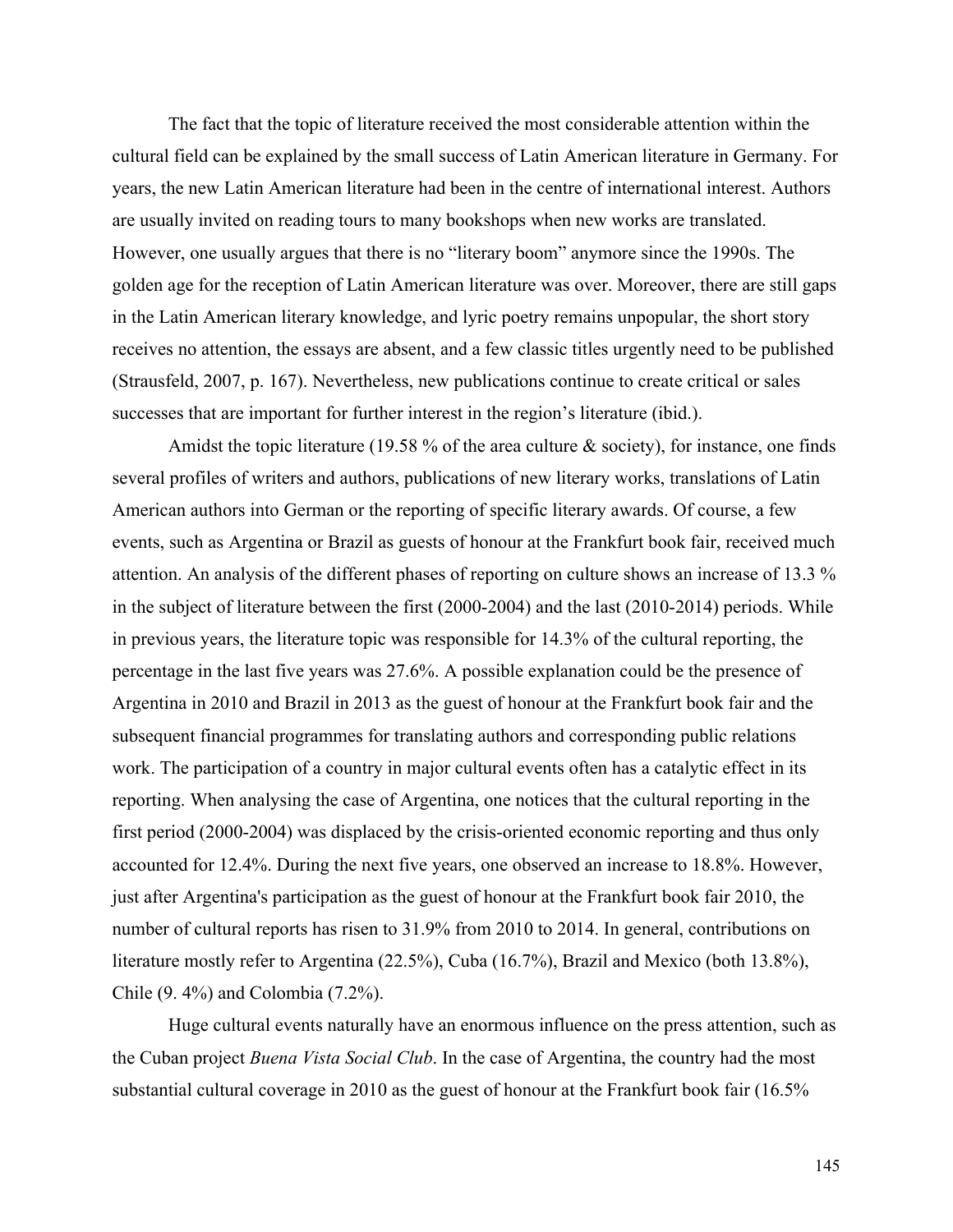only in 2010). The same happened with Brazil if one observes the cultural reporting over the years. The significant upswing in Brazil's cultural reporting in 2013, with 16%, was also due to the Frankfurt book fair. A second highlight for the country was the year 2006 when Brazil used the World Cup in Germany like no other nation to present itself culturally (Preuss, 2010, p. 202). The former Minister of Culture and singer Gilberto Gil and the football myth Pele (ibid.) opened the cultural program *Copa das Culturas* in the *Haus der Kulturen der Welt* in Berlin. Events in the fields of music, dance, art, literature, and cinema were organised in Germany as part of the project (ibid.). A similar phenomenon happened in the case of Mexico. The highest amount of Mexican cultural coverage was noticed in 2002 (14.2 %), when the *Haus der Kulturen der Welt* in Berlin organised the festival "*Mexartes-Berlin.de*" and presented contemporary art and productions from the country to the German public (Huffschmid, 2014, pp. 30–31). Another highlight for Mexico was the following year (2003 with 10.4 %) when the exhibitions organised by the Royal Academy of Arts in London were curated in Bonn and then in the *Gropiusbau* in Berlin (ibid.).

Besides, as mentioned above, travel & tourism  $(19.3%)$  is the second topic within this area. It is noticeable that the German press is very little interested in classic cultural aspects of the small countries (RQ4). In these cases, the exotic and extraordinary were most often represented by the travelogues. The worst example is Ecuador - 100% of its coverage of culture & society is about tourism. The cultural coverage of other small nations also focuses mostly on tourism & travel reports - Honduras (80%), Panama (75%), Dominican Republic (66.70%), Costa Rica (62.50%), Nicaragua (54%), El Salvador (50%), Bolivia (47. 10%) and Guatemala (42. 90%). That means that the adequate cultural diversification of topics usually applies to larger countries with higher power status (Cazzamatta, 2018).

## **4.6 The role of Cuban cultural reporting**

If one analyses the distribution of the subject areas among all the twenty countries, the comparatively most extensive cultural reporting of Cuba (29.3%) is surprising, mainly because there is not yet a Goethe-Institute in the country (Auswärtiges Amt, 2016b) that promotes a systematic cultural policy by supporting cultural exchange and partnership. The island does not show power status or economic proximity to Germany that could justify the enormous cultural recognition. The Cuban Revolution had attracted the attention of the international public at that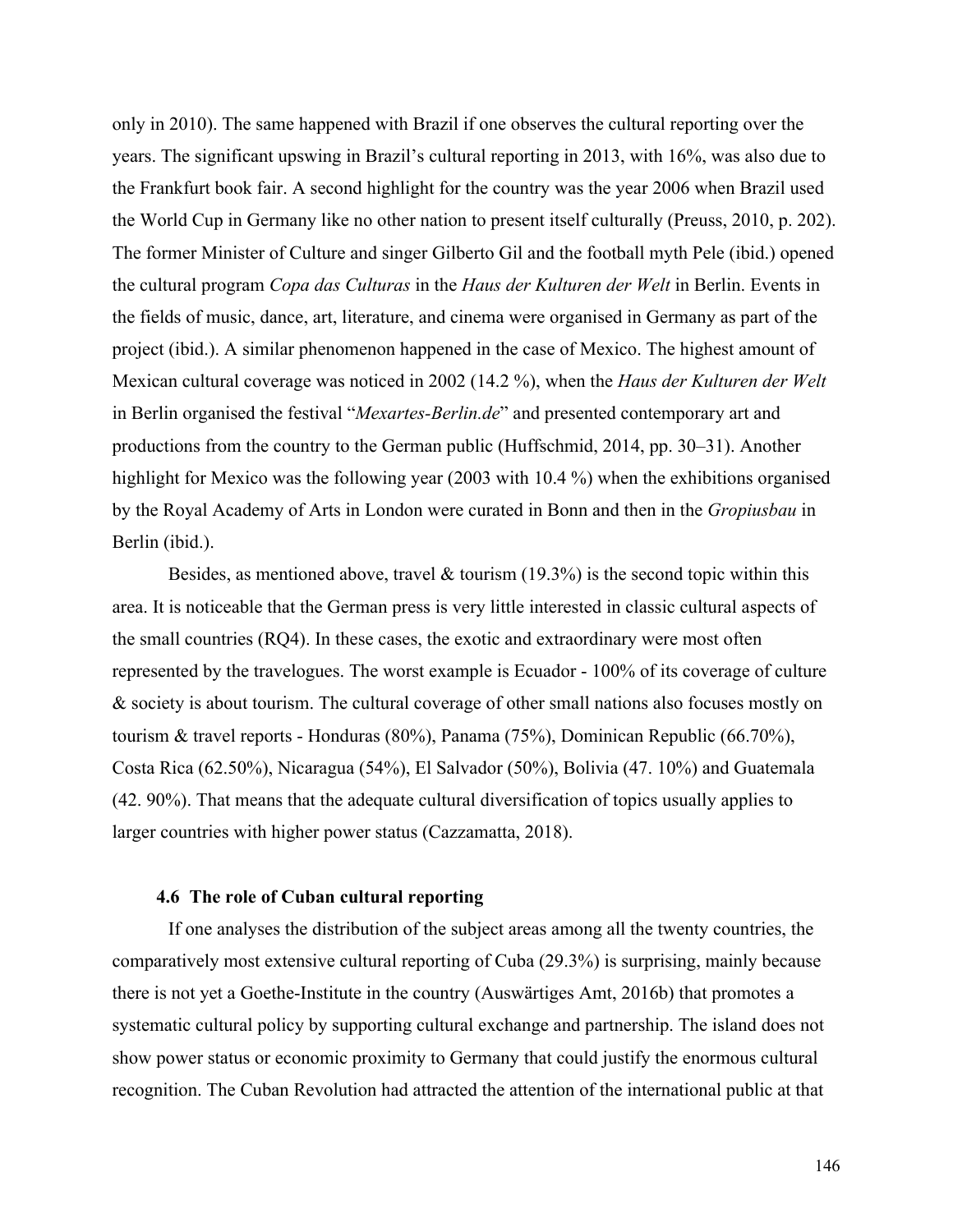time, the revolutionary transformations of the entire society were initially presented in a friendly way, but later also very critically. However, Cuba remained an issue – until today (Strausfeld, 2007, p. 158). The Cuban Revolution persisted as a myth (Werz, 2010, p. 33)). One also argues that the cultural revolution in Cuba during the 1960s, through literacy programs and high creativity in literature, cinema or music, exerted a strong attraction on the commercially oriented capitalist cultural sector (Franzbach, 2003, p. 40).

In Havana, one founded the famous *Casa de las Américas*, a meeting place for Latin American writers. Besides, Cuba experienced a new interest in 1999 given the film *Buena Vista Social Club* by Wim Wenders, the international success of well-known musicians such as Company Segundo or Omara Portuondo (the only woman of the Buena Vista Social Club) and the increasing tourism. One cannot ignore the multiplier effect of this Cuban wave. Since the CD Buena Vista Social Club from 1996 was a huge success, and the needs of a saturated European audience for easily consumable exoticism was fulfilled (Weyde, 1999, p. 18), various follow-up projects with solo artists of the group were recorded, and the film produced (ibid. ). The marketing strategy was successful: More than one million CDs were sold, and the album was at the top of the German charts for weeks. Two and a half years later, the film served "the longing for tropical social romanticism" (Weyde, 1999, p. 19). At that time, Cuba was a "magic word" with which "everything could be sold" (ibid.). Other authors confirmed the phenomenon:  $(\dots)$ "The enormously increased interest in Cuban music in Germany and France, at least since the success of Wim Wenders (. . . ), points in this direction, in which Europeans refresh themselves after the 'original' music of Cuban gentlemen eighty years old and aged with dignity" (Lange, 2002, p. 32). Besides, a new generation of young Cuban writers, known as the "Children of the Revolution" has emerged, even though they sharply reject the characterization. Their stories were presented together in 2001 in the collection "Cubanísimo" and represent a view of the life difficulties on the island (SZ, 06. 07. 2011).

After the Cuban wave (Bremme, 2007, p. 259), films and music from Cuba have "boomed in the capitalist cultural sector" (Franzbach, 2003, p. 42). As a result, several Cubans artists in Germany live from Salsa courses (ibid.). There is always a talk of a "boom" in Cuban culture in the literature reception: "Cuban literature experienced a boom together with the general Cuban boom provoked within the arts, for example, by movies like Buena Vista Social Club, but the significance of every single work remains questionable (Stehlik, 2006, p. 283).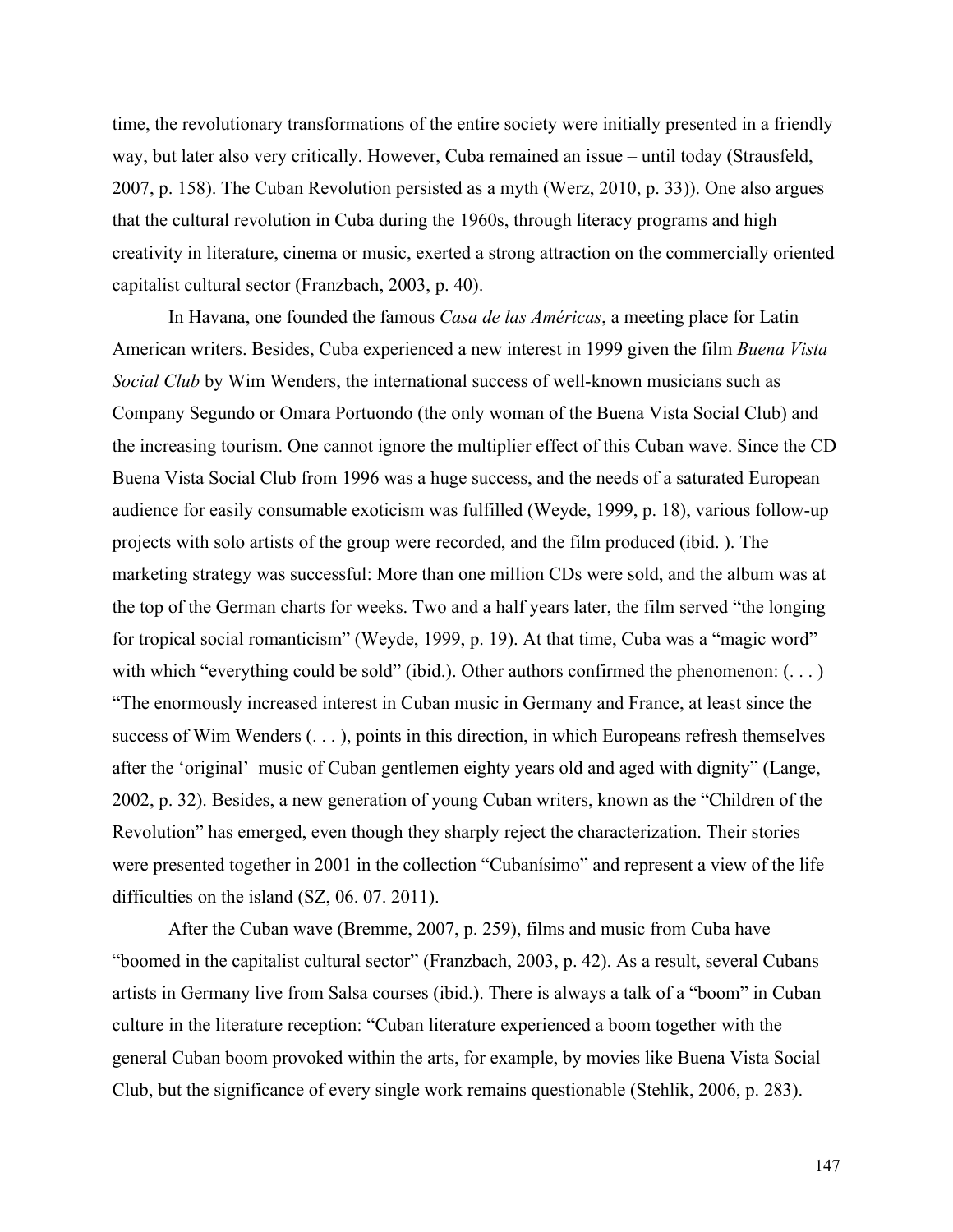Finally, it must be taken into account that a significant part of Cuban culture has also been developing for decades in the "Cuban diaspora" in Europe or the USA (Franzbach, 2003, p. 42).

This catalytic effect at the end of the 1990s is remarkable over the next following years – the most significant amount of cultural coverage in Cuba was identified between 2000 and 2004 (36.4% of its coverage). After that, the share has slowly decreased, 32.6% between 2005 and 2009 and 26.8% between 2010 and 2014, a reduction of almost 10% when comparing the first and last periods. Besides, the increase of German tourists on the island can also further explain the interest of the German press in Cuban culture. According to the Federal Foreign Office, Germany is in the third country where the majority of Cuban tourists after Canada and the USA come from, including Cubans in exile (Auswärtiges Amt, 2016b). Another vital variable of cultural exchange is the estimated 30,000 Cubans who studied or worked in Germany, especially in the former GDR, German Democratic Republic (ibid.).

## **5. Conclusion and discussion**

Despite the tiny quantity (Cazzamatta, 2018), Latin America's international news coverage is more diverse than in other parts of the world, such as in Africa (Mükke, 2009) or the Middle East (Hafez, 2002b). Global reporting is usually predominantly political and neglects other economic, cultural and ecological developments (Hafez, 2005; Sreberny-Mohammadi & Grant, 1985; Ulrich, 2016). One could not confirm this general trend for Latin America, especially in the case of states which exhibit considerable press attention since the thematic spectrum is indeed very diverse (Cazzamatta, 2018). While in the seventies, Wöhlcke (1973) showed a Latin America's foreign reporting vigorously concentrated on political topics (between 60% and 80% according to the analysed publications), without a representative depiction of cultural themes, this seems to have changed in the new millennium. The subject area culture & society stays in second place with 17.3% of entire Latin America's coverage. Within the *SZ*, *FAZ* and *Der Spiegel*, culture remains in the second place of covered areas, while in the case of the financial oriented FAZ, cultural reporting plays a smaller role and remains in the fourth position (RQ1).

The distribution of cultural topics is much more balanced within larger countries with more power status and economic proximity (Cazzamatta, 2018), especially in the case of Brazil, Argentina, Mexico, and Cuba (an exception). These four nations alone are responsible for 54.2%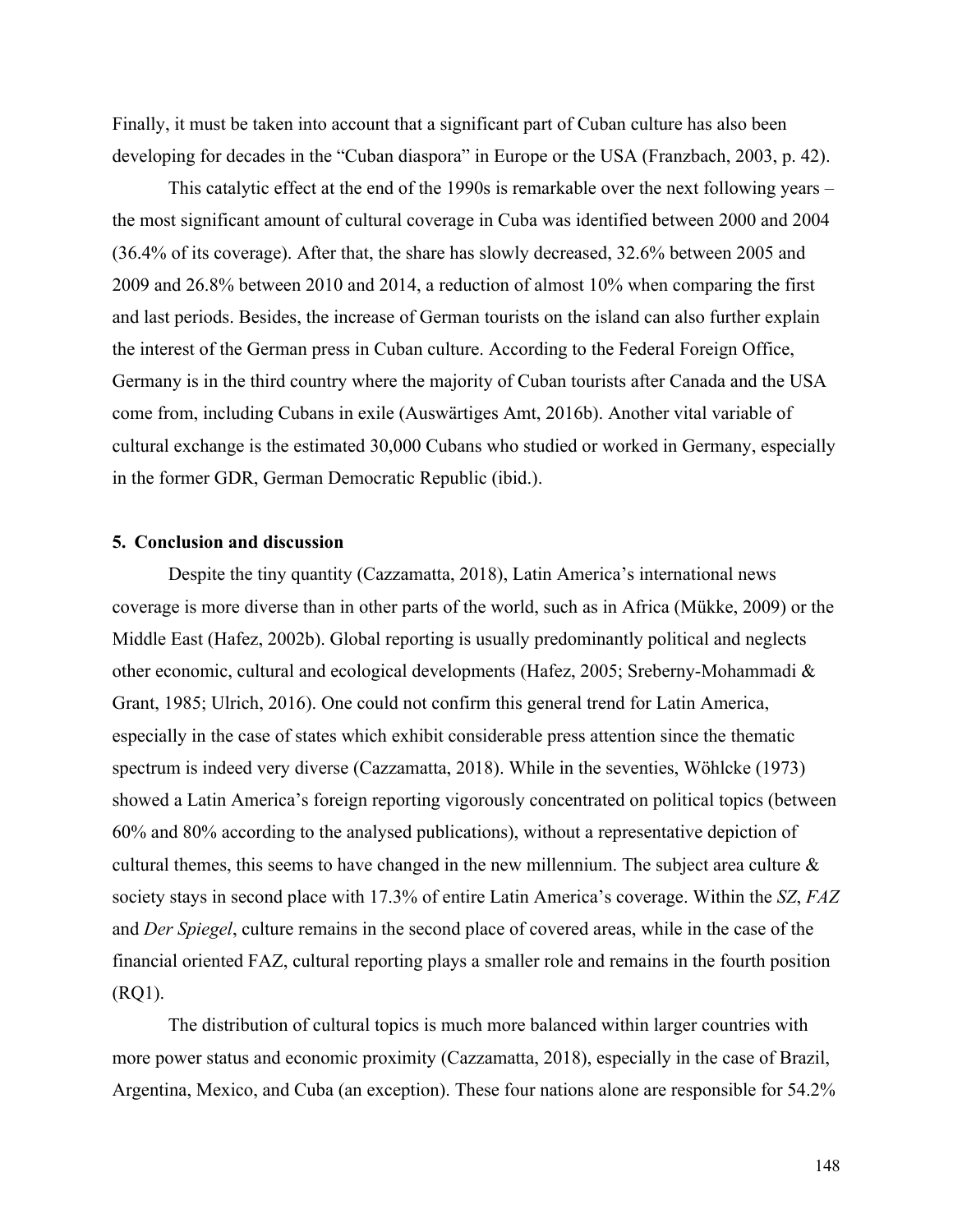of entire Latin America's foreign reporting. Cuba has the most significant cultural contributions among all nations (29%), and this fact required some thoughts. After the Cuban revolution, the island became a myth, and it remains so until nowadays (Strausfeld, 2007, p. 158). That is also reflected in the cultural reporting, which through literature, theatre, cinema, and music, depicts and criticises the everyday and challenging life of the country. One should also consider other factors such as the cultural boom and its catalytic effect at the end of the 1990s through projects such as Buena Vista Social Club and the film produced by the German director Wim Wenders. Besides, the Cuban diaspora in Europe and the USA are also responsible for a considerable share of the Cuban cultural productions. Additionally, the increase of German tourists on the island (in the third place just after Canada and the USA) and their further interest in reading about the cultural life of Cubans could play a role. Finally, the 30,000 Cubans who studied and worked in the former GDR are a variable that might equally prompt a cultural exchange and interest.

Different from Cuba, in the case of other Central American states, the contributions focus very much on travel reports, which can contribute to an exotic media image (RQ2 and RQ4). In general, literature (19.58%) and travel & tourism (19.13%) are the most popular topics amidst the area of culture & society, followed by cinema & films (15.66 %), art, architecture  $\&$ exhibitions (13.40 %) and music (12.50 %). The press only marginally mentioned other topics, such as cultural heritage & history (2.11%), carnival & other street festivals (1.05%) and Latin American holidays, tradition & customs (0.75%), to address RQ2.

While the small countries of Central America (except Cuba) were almost irrelevant within the area of culture & society (except for their travel reports), South America received significant attention, which is very likely to be a result of German cultural policies. Nevertheless, crisis and focus on politics are still essential factors for the German press, especially regarding Bolivia, Ecuador, Colombia, and Venezuela. The most important countries in South America (Brazil, Chile, and Argentina) and the smaller nations that show some cultural proximity to Germany, e.g., Uruguay and Paraguay, exhibit significant cultural coverage (RQ4). That shows that the press still reproduces specific power structures within the continent despite its thematic diversity. Mass media do not represent a political and social reality as such but construct realities by accentuating specific "news factors", which they usually apply unconsciously to select events and determine the "newsworthiness" of different occurrences.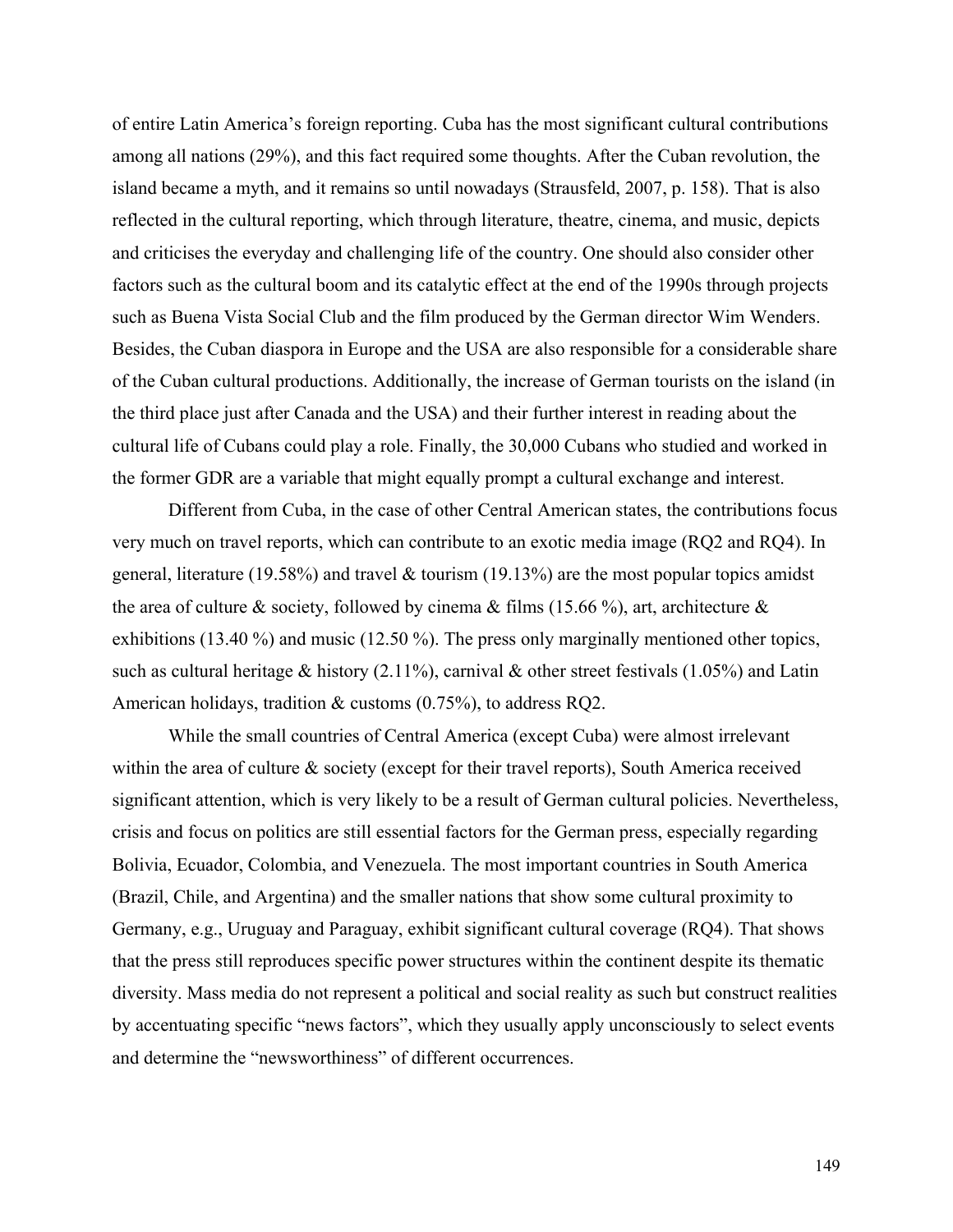The cultural reporting showed a significant number of German involvement (53.6%) and "Foreign News at Home" (46.4%), as it mostly deals with various Latin American cultural events in Germany. Therefore, 83.3 % of the contributions are also classified as positive. Another essential news factor is personalisation (1.71) because the articles usually focus on the artists or their production (RQ3). Besides, major cultural (bilateral) events have mostly a catalytic effect, which one observes in the press through the increase in cultural coverage over the years – the Cuba boom with *Buena Vista Social Club* at the end of the 1990s, the participation of Argentina (2010) and Brazil (2013) as guests of honour at the Frankfurt book fair; the cultural programme of Brazil in 2006 in Germany as part of the *Copa das Culturas* or the German-Mexican music festival *Technogeist*.

In conclusion, the interviewed correspondents explained the widespread attention to Latin American cultural topics through several variables. First, the Christian tradition which makes the content more understandable and less strange for cultural associations when compared to other global areas, for instance, Asia or Africa. Second, the little importance of Latin America (except Brazil and Mexico) in the global financial market. Third, a tendency towards de-pollicisation in the global news (except in the case of substantial political events such as putsch, elections, and conflicts). Fourth, the touristic appeal which incentivises further curiosity in Latin American culture and lastly the rewarded reputation of the Latin American cultural products in Germany.

# **6. References**

Anholt, S. (2009). The media and national image. *Place Branding and Public Diplomacy*, 5 (3), 169–179. https://doi.org/10.1057/pb.2009.11

Auswärtiges Amt. (2016a). Beziehungen zwischen Deutschland und Paraguay. http://www.auswaertiges-

amt.de/DE/Aussenpolitik/Laender/Laenderinfos/Paraguay/Bilateral\_node.html Auswärtiges Amt. (2016b). Beziehungen zwischen Kuba und Deutschland.

http://www.auswaertiges-

amt.de/DE/Aussenpolitik/Laender/Laenderinfos/Kuba/Bilateral\_node.html

Auswärtiges Amt. (2016c). Beziehungen zwischen Uruguay und Deutschland. http://www.auswaertiges-

amt.de/DE/Aussenpolitik/Laender/Laenderinfos/Uruguay/Bilateral\_node.html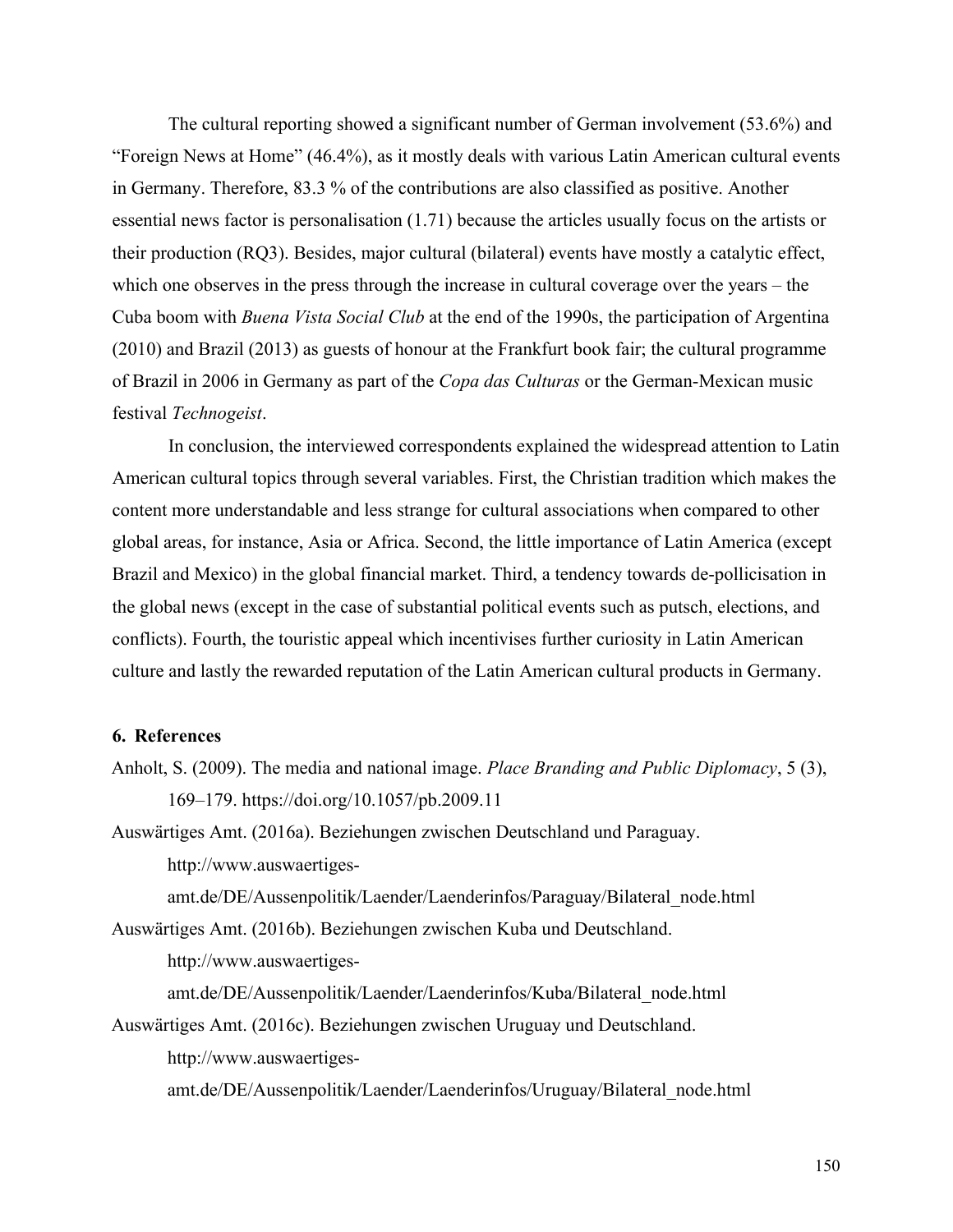- Avraham, E., & Ketter, E. (2016). *Tourism Marketing for Developing Countries: Battling Stereotypes and Crises in Asia, Africa and the Middle East*. Palgrave Macmillan. https://search.ebscohost.com/login.aspx?direct=true&scope=site&db=nlebk&db=nlabk& AN=1091362
- AWA. (2019). Allensbacher Market- und Werbeträgeranalyse. https://www.ifdallensbach.de/acta/medien/reichweiten-einzelner-medien/printmedien.html
- Boulding, K. E. (1959). National Images and International Systems. *Journal of Conflict Resolution*, 3 (2), 120–131. https://doi.org/10.1177/002200275900300204
- Bremme, B. (2007). Nischenexistenz mit unverhofften Sternstunden. Der lateinamerikanische Film in Deutschland. In P. Birle (Ed.), *Wechselseitige Perzeptionen: Deutschland— Lateinamerika im 20. Jahrhundert*. Vervuert-Verl.
- Breunlein, M. (2016). Nationenimages und öffentliches Vertrauen zwischen Staaten: Der Wandel des politischen Deutschlandbildes in US-Tageszeitungen 1999 bis 2011 (G. Bentele, Ed.). Springer VS.
- Brosius, H.-B., Koschel, F., & Haas, A. (2009). *Methoden der empirischen Kommunikationsforschung: Eine Einführung* (5. Aufl). VS, Verl. für Sozialwiss.
- Burghardt, P. (2018, March 11). Interview mit Peter Burghardt. Die Lateinamerika-Berichterstattung der deutschen Presse. [Personal communication].
- Chang, K.-K., & Lee, T.-T. (2010). International News Determinants in U.S. News Media in the Post-Cold War Era. In G. J. Golan, T. J. Johnson, & W. Wanta (Eds.), *International media communication in a global age* (pp. 71–88). Routledge.
- Chang, T.-K., Shoemaker, P. J., & Brendlinger, N. (1987). Determinants of International News Coverage in the U.S. Media. *Communication Research*, 14 (4), 396–414. https://doi.org/10.1177/009365087014004002
- Cazzamatta, R. (2018). The determinants of Latin America's news coverage in the German press. *The Journal of International Communication*, 24 (2), 283-304
- Franzbach, M. (2003). *Geschichte der Kulturbeziehungen zwischen Kuba und Deutschland* (R. Fornet-Bet, Ed.).
- Galtung, J., & Ruge, M. H. (1965). The Structure of Foreign News. The Presentation of the Congo, Cuba, and Cyprus Crises in Four Norwegian Newspapers. *Journal of Peace Research*, 2 (1), 64–90. https://doi.org/10.1177/002234336500200104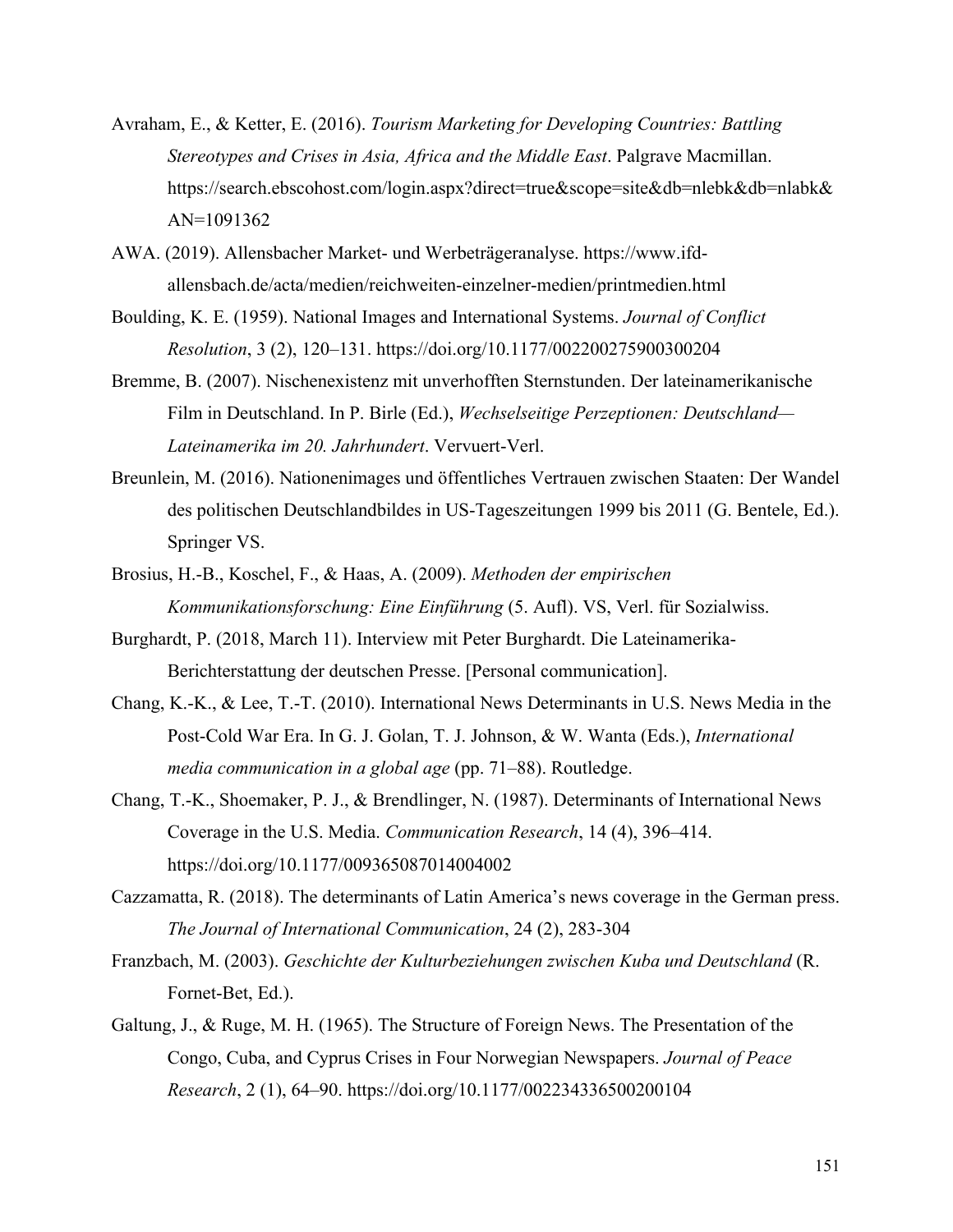- Golan, G. J. (2010). Determinants of International News Coverage. In G. J. Golan, T. J. Johnson, & W. Wanta (Eds.), *International media communication in a global age* (pp. 125–144). Routledge.
- Gutmann, M. C., & Lesser, J. (2016). *Global Latin America: Into the twenty-first century*. University of California Press.
- Hafez, K. (2002a). *Die politische Dimension der Auslandsberichterstattung*. Bd.1. (1. Aufl, Vol. 1). Nomos.
- Hafez, K. (2002b). *Die politische Dimension der Auslandsberichterstattung*. Bd.2. (1. Aufl, Vol. 2). Nomos.
- Hafez, K. (2005). *Mythos Globalisierung: Warum die Medien nicht grenzenlos sind* (1. Aufl). VS Verlag für Sozialwissenschaften.
- Hafez, K., & Grüne, A. (2015). Chaotische Fernwelt getrennte Lebenswelten: Auslandsberichterstattung zwischen negativem und positivem Journalismus. In *Positiver Journalismus* (pp. 99–112). Herbert von Halem. https://contentselect.com/de/portal/media/view/598c6f89-e750-4a45-a376-745bb0dd2d03
- Hagen, L. M., Berens, H., Zeh, R., & Leidner, D. (1998). Ländermerkmale als Nachrichtenfaktoren. In C. Holtz-Bacha (Ed.), *Wie die Medien die Welt erschaffen und wie die Menschen darin leben* (pp. 59–82). Westdt. Verl.
- Hall, S. (Ed.). (2006). Culture, media, language: Working papers in cultural studies, 1972 79 (Transf. to digit. print). Routledge [u.a.].
- Harcup, T., & O'Neill, D. (2017). What is News?: News Values Revisited (again). *Journalism Studies*, 18 (12), 1470–1488. https://doi.org/10.1080/1461670X.2016.1150193
- HIIK. (2013). Conflict Barometer. Heidelberg Institut for International Conflict Research. https://hiik.de/konfliktbarometer/bisherige-ausgaben/
- Huffschmid, A. (2014). *Transcultura\_: Kulturelle Schnittstellen zwischen Mexiko und Deutschland: eine Sondierung der deutsch-mexikanischen Kulturbeziehungen*. Institut für Auslandsbeziehungen.
- IVW. (2019). Informationsgemeischaft zur Feststellung der Verbreitung von Werbeträgern e.V. https://www.ivw.eu/aw/print/ha/titel/122
- Kaptan, Y. (2019). Global Communication and Culture. In Y. R. Kamalipour (Ed.), *Global communication: A multicultural perspective* (Third Edition). Rowman & Littlefield.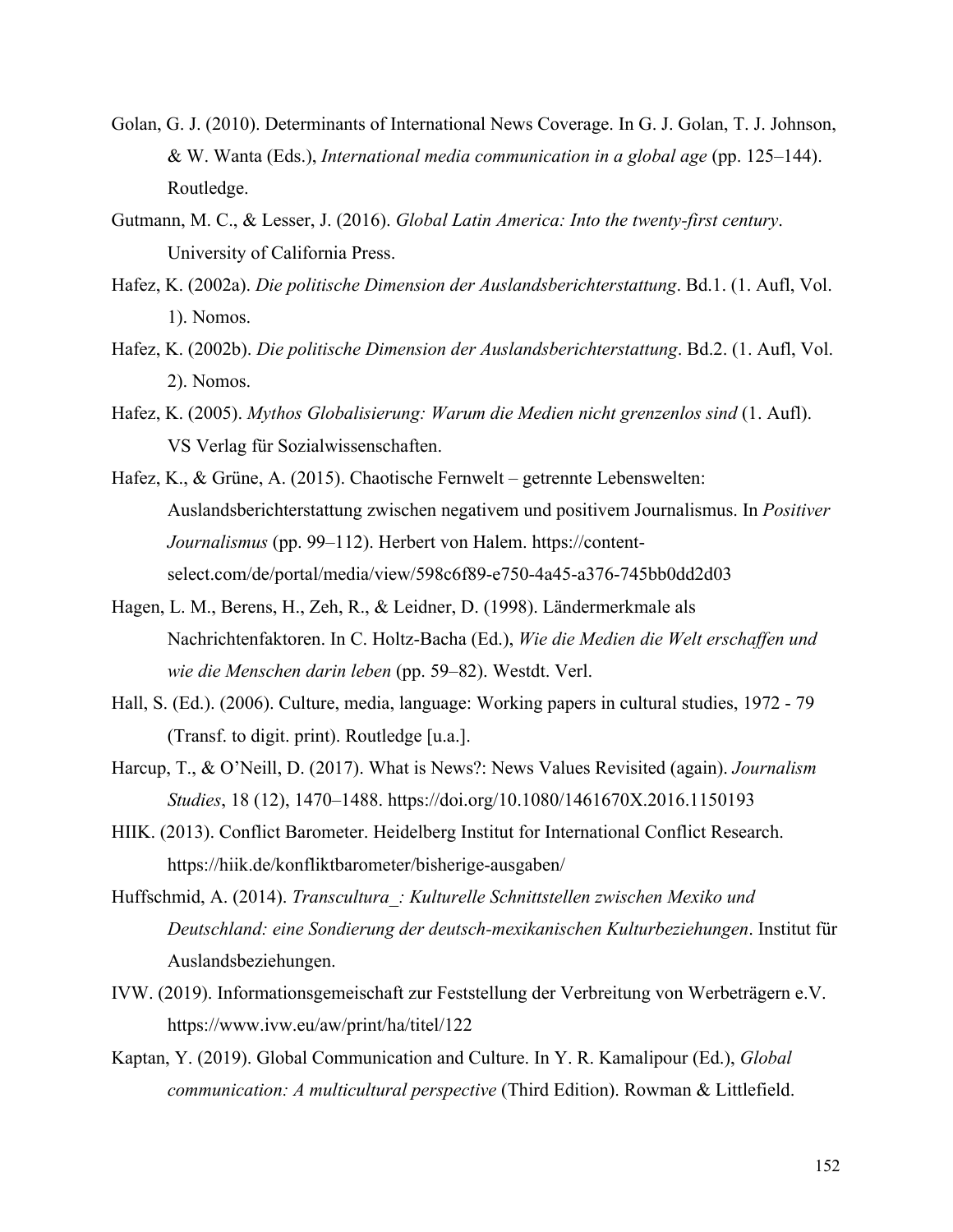- Lange, S. (2002). Auf verlorenem Posten? Deutschsprachige Auslandskorrespondenten in Lateinamerika. [Magisterarbeit an der FU Berlin, Institut für Publizistik und Kommunikationswissenschaft]. http://www.o1x.de/schleuse/M.A.pdf
- Lehmann, K.-D. (2009). Die dynamische Region Südamerika und das Goethe-Institut. In L. Mark & E. G. Fritz (Eds.), *Lateinamerika im Aufbruch—Eine kritische Analyse* (1. Aufl, pp. 243–260). ATHENA-Verl.
- Lim, Y. S., & Barnett, G. (2010). The Impact of Global News Coverage on International Aid. In G. J. Golan, T. J. Johnson, & W. Wanta (Eds.), *International media communication in a global age* (pp. 89–108). Routledge.
- Lippmann, W. (1998). *Public Opinion* (2. print). Transaction Publishers.
- Lowenthal, A. F., & Baron, H. M. (2015). A transformed Latin America in a rapidly changing world. In J. I. Domínguez & A. Covarrubias Velasco (Eds.), *Routledge handbook of Latin America in the world* (pp. 25–41). Routledge.
- Maihold, G., Ibero-Amerikanisches Institut, & Lüffe, C. (Eds.). (2001). Überlegungen zur Arbeit der Goethe-Institute in Lateinamerika*.* In *Ein 'freudiges Geben und Nehmen'? Stand und Perspektiven der Kulturbeziehungen zwischen Lateinamerika und Deutschland*; eine Konferenz in Berlin vom 30. November—1. Dezember 1999. Vervuert.
- Mayring, P. (2010). *Qualitative Inhaltsanalyse: Grundlagen und Techniken* (12, überarbeitete Auflage). Beltz Verlag.
- Mükke, L. (2009). *'Journalisten der Finsternis': Akteure, Strukturen und Potenziale deutscher Afrika-Berichterstattung*. Von Halem.
- Noelle-Neumann, E., Schulz, W., & Wilke, J. (2002). *Publizistik, Massenkommunikation*. Fischer-Taschenbuch-Verl.
- Pias, C., Vogl, J., Engell, L., Fahle, O., & Neitzel, B. (2008). *Kursbuch Medienkultur: Die maßgeblichen Theorien von Brecht bis Baudrillard* (6. Aufl). Dt. Verl.-anst.
- Preuss, S. (2010). Viel zu sehen, aber kein Boom: Zeitgenössische Kunst aus Brasilien und ihre Rezeption in Deutschland. In W. Bader (Ed.), *Deutsch-brasilianische Kulturbeziehungen: Bestandsaufnahme, Herausforderungen, Perspektiven*. Vervuert.
- Pürer, H., & Raabe, J. (2007). *Presse in Deutschland*. UVK Verlagsgesellschaft.
- Richter, C., & Gebauer, S., Heberer, Thomas. (2010). *Die China-Berichterstattung in den deutschen Medien*. Heinrich-Böll-Stiftung.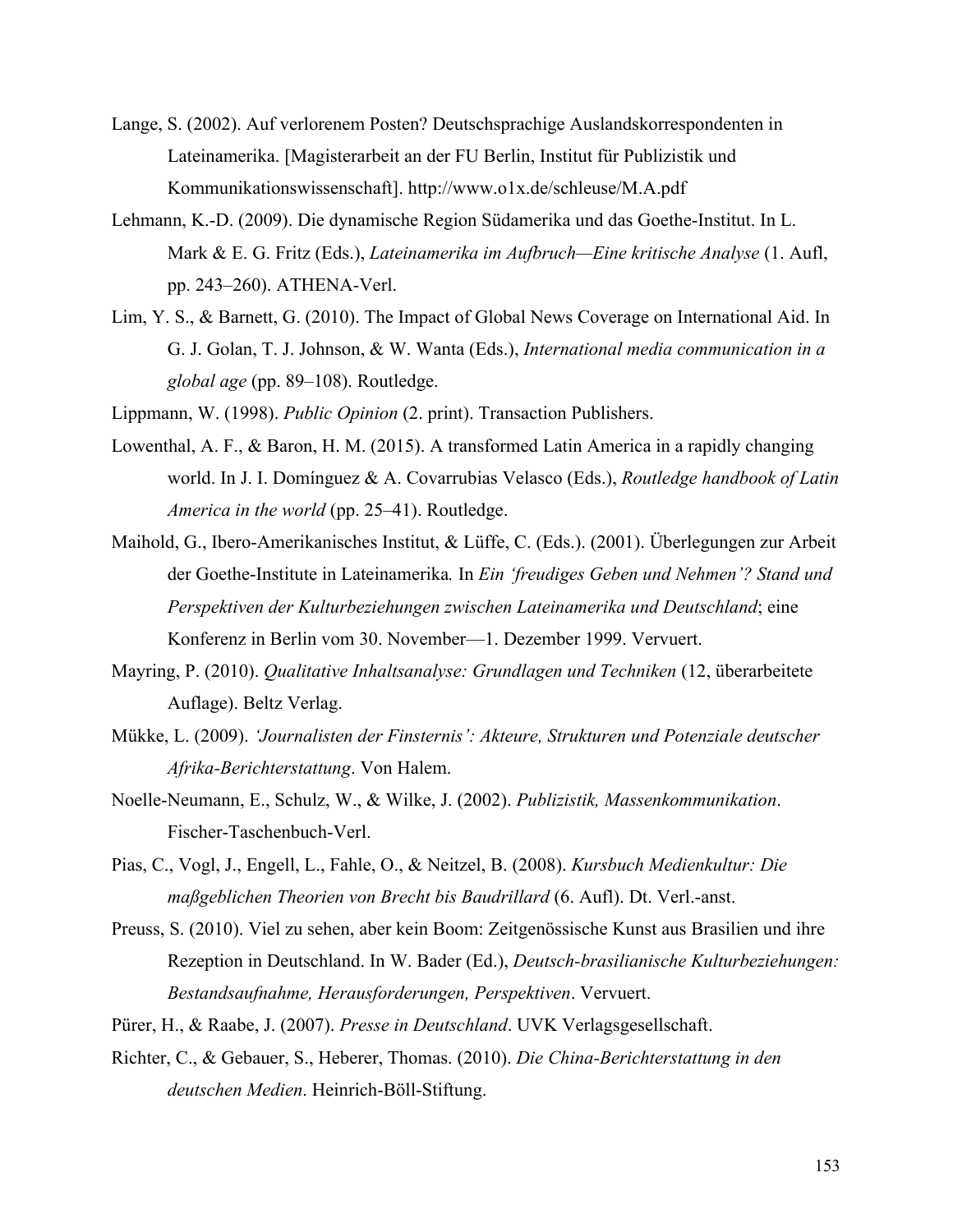- Rosengren, K. E. (1970). International News: Intra and Extra Media Data. *Acta Sociologica*, 13 (2), 96–109. https://doi.org/10.1177/000169937001300202
- Rosengren, K. E. (1974). International News: Methods, Data and Theory. *Journal of Peace Research*, 11 (2), 145–156. https://doi.org/10.1177/002234337401100208
- Schulz, W. (1976). *Die Konstruktion von Realität in den Nachrichtenmedien: Analyse der aktuellen Berichterstattung* (1. Aufl). Alber.
- Shoemaker, P. J., & Reese, S. D. (2014). *Mediating the Message in the 21st Century: A Media Sociology Perspective* (Third edition). Routledge/Taylor & Francis Group.
- Sreberny-Mohammadi, A., & Grant, N. (1985). *Foreign news in the media: International reporting in 29 countries: final report of the 'Foreign Images' study*. UNESCO.
- Sreberny-Mohammadi, A., Nordenstreng, K., Stevenson, R., & Ugboajah, F. O. (1980). The world of the news: The news of the world: Final report of the 'Foreign Images' study undertaken. *International Association for Mass Communication Research*. UNESCO. Univ./Centre for Mass Communication Research.
- Staab, J. F. (1990). *Nachrichtenwert-Theorie: Formale Struktur und empirischer Gehalt*. K. Alber.
- Stavans, I. (2016). The Latin American novel as international merchandise. In M. C. Gutmann & J. Lesser (Eds.), *Global Latin America: Into the twenty-first century* (pp. 291–301). University of California Press.
- Strausfeld, M. (2007). Lateinamerikanische Literatur in Deutschland: Eine kleine Erfolgsgeschichte. In P. Birle (Ed.), *Wechselseitige Perzeptionen: Deutschland— Lateinamerika im 20. Jahrhundert* (pp. 157–169). Vervuert-Verl.

Thussu, D. K. (Ed.). (2007). *Media on the move: Global flow and contra-flow*. Routledge.

- Ulrich, D.-C. (2016). Die Chimäre einer globalen Öffentlichkeit: Internationale Medienberichterstattung und dieLegitimationskrise der Vereinten Nationen. Transcript.
- Wanta, W., & Hu, Y.-W. (1993). The Agenda-Setting Effects of International News Coverage: An Examination of Differing News Frames. *International Journal of Public Opinion Research*, 5 (3), 250–264. https://doi.org/10.1093/ijpor/5.3.250
- Werz, N. (2010). Revolutionmythen zu Lateinamerika. *Aus Politik Und Zeitgeschichte*, 41 (42), 32–40.
- Weyde, B. (1999). Entdeck´den Cubaner in dir. ILA, 231(Medienbilder von Lateinamerika), 18–